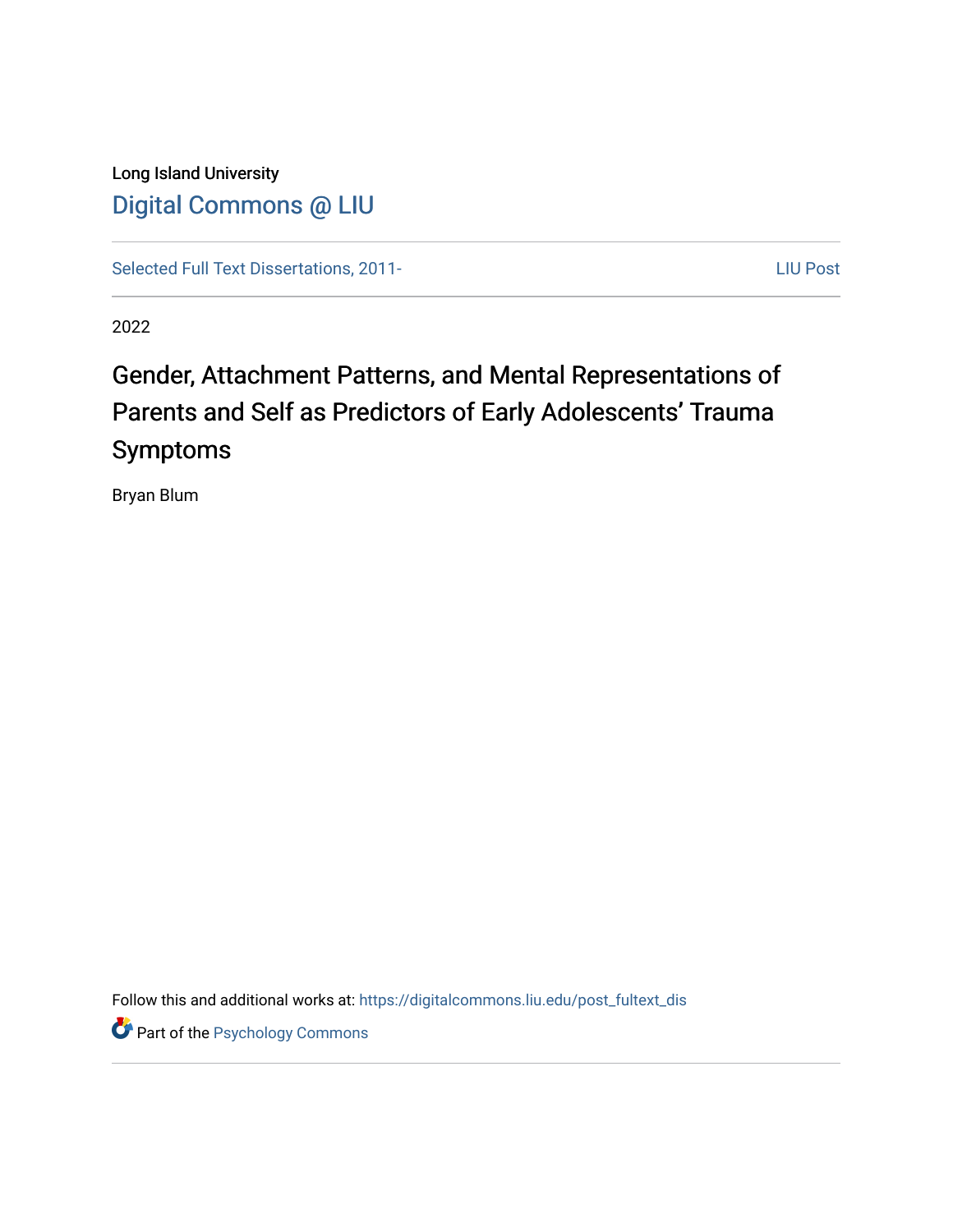Gender, Attachment Patterns, and Mental Representations of Parents and Self as Predictors of Early Adolescents' Trauma Symptoms

Bryan Blum, M.S.

## A DOCTORAL DISSERTATION SUBMITTED

## TO THE FACULTY OF

## THE GRADUATE STUDIES PROGRAM

## IN PARTIAL FULFILLMENT OF THE REQUIREMENTS

## FOR THE DEGREE OF

## DOCTOR OF PSYCHOLOGY

### POST CAMPUS LONG ISLAND UNIVERSITY

May, 2022

## MAJOR DIVISION: PSYCHOLOGY

SPONSORING COMMITTEE:

Geoff Goodman, PH.D.

Fran Dalis, PSY.D.

Carla Rentrop, PH.D.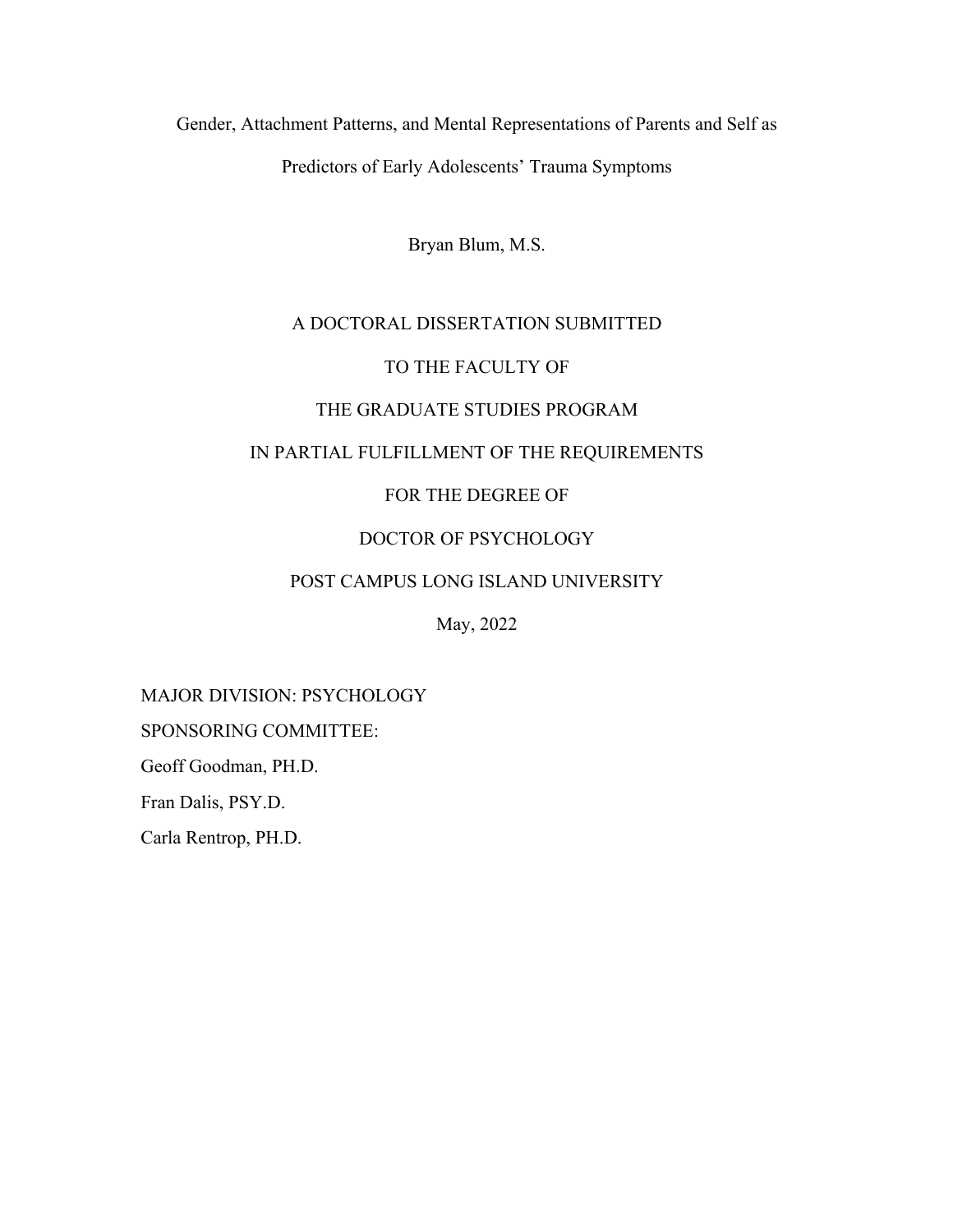#### **Abstract**

Gender, attachment patterns and mental representations of close relationships have not previously been used to predict trauma symptomatology in early adolescents. In this study, 109 eighth grade students ages 12-13 (44% female) were recruited from a private Manhattan middle school for academically advantaged, ethnically diverse students. The study took place over the course of four years, with each new group of participants providing data in September of their eighth grade year. Participants reported on trauma symptoms and the affective valence of their mental representations of self and parents, and school staff reported on participants' attachment patterns. While boys reported more positive affective valence of their parental and self mental representations and were reported to have less secure attachment, gender differences were not found regarding childhood trauma symptoms. There were significant negative correlations between preoccupied attachment and affective valence of parental and self mental representations as well as significant positive correlations between incoherent/disorganized and preoccupied attachment, respectively, and childhood trauma symptoms. Overall, incoherent/disorganized attachment predicted avoidance symptoms and hyperarousal, and preoccupied attachment predicted re-experiencing symptoms. Considering girls only, incoherent/disorganized attachment and affective valence of self mental representations were both predictive of childhood trauma symptoms, and preoccupied attachment predicted reexperiencing symptoms. These results indicate that therapists must take into account both attachment quality and mental representations for middle schoolers when treating childhood trauma symptoms. Considerations regarding gender, attachment, and mental representations when treating early adolescents experiencing trauma symptoms are discussed.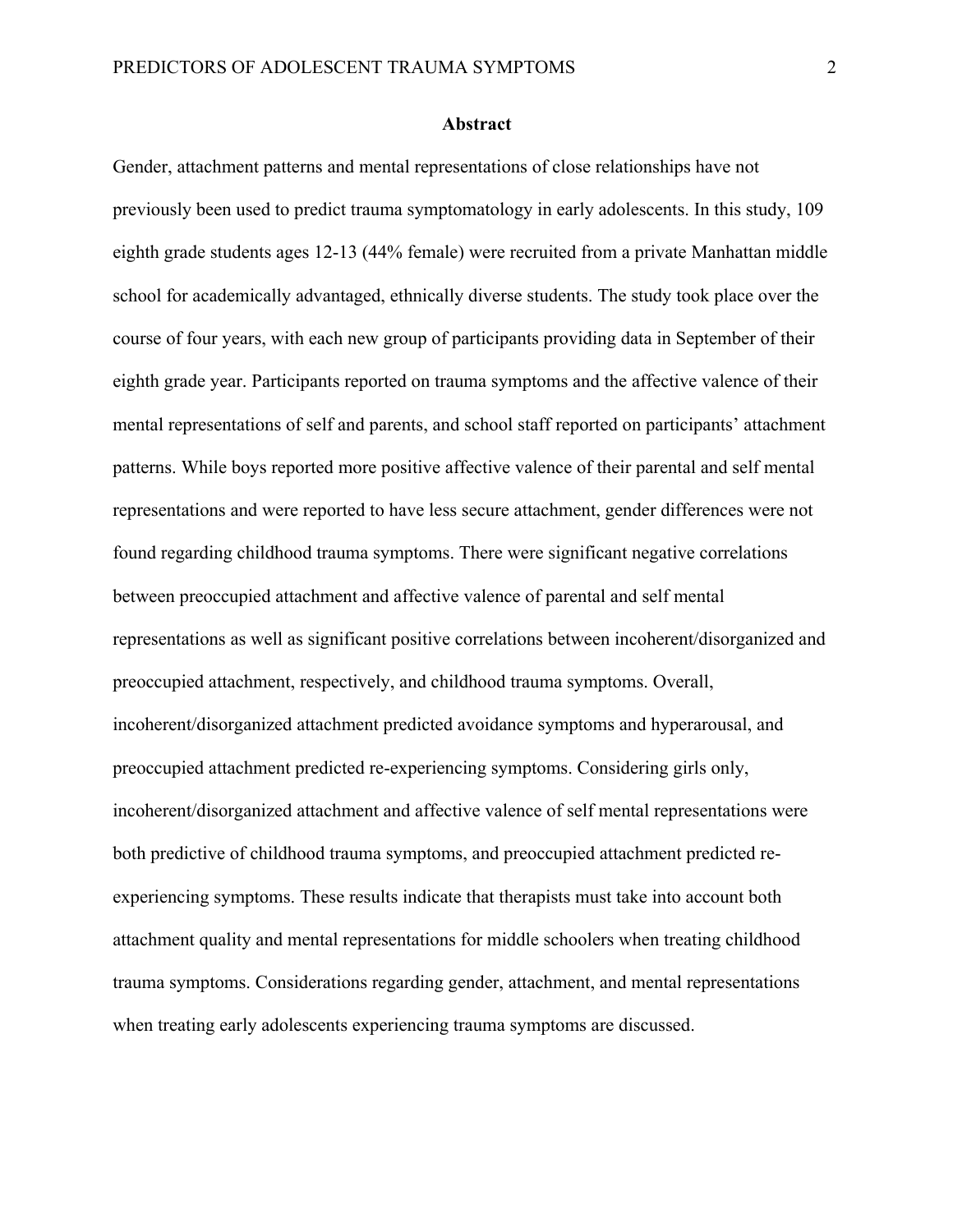Gender, Attachment Patterns, and Mental Representations of Parents and Self as Predictors of Early Adolescents' Trauma Symptoms

Childhood trauma is a serious issue that can have a major negative impact on subsequent development for many youth during important stages of development. It is estimated that nearly half of children experience a potentially traumatic event (Finkelhor, et al., 2013). These events are referred to as Adverse Childhood Experiences (ACEs; Weems et al., 2021). ACEs do not lead directly to the development of psychopathology, but rather, they indicate who is more at risk for developing symptomatology related to these potentially traumatic experiences (Weems et al., 2021). Common ACEs include, but are not limited to, household dysfunction, criminality, poverty, emotional abuse, sexual abuse, and neglect that occurred during childhood (Hays-Gurdo et al., 2021). According to Briggs et al. (2021), certain ACEs such as sexual abuse are more likely to lead to the development of psychopathology, specifically posttraumatic stress disorder (PTSD). PTSD is "a psychiatric disorder involving development of disturbing/distressing symptoms after exposure to a traumatic event and is associated with considerable functional impairment and comorbidity" (Foa et al., 2018, p. 2). These experiences have potentially negative developmental aspects such as difficulties with attachment, behavioral control, and cognition (Cook et al., 2017). Sixteen percent of children who experience a traumatic event under 18 qualify for a diagnosis of Posttraumatic Stress Disorder (PTSD; Alisic et al., 2014).

While some have developed resilience programs for those exposed to potentially traumatic events, the optimal strategy of preventing PTSD for those who have experienced trauma has lacked consensus in the psychological community (Skeffington et al., 2016). It can also sometimes be difficult to implement resilience programs for those who are not identified as needing mental health intervention (Linares et al., 2017). While the majority of children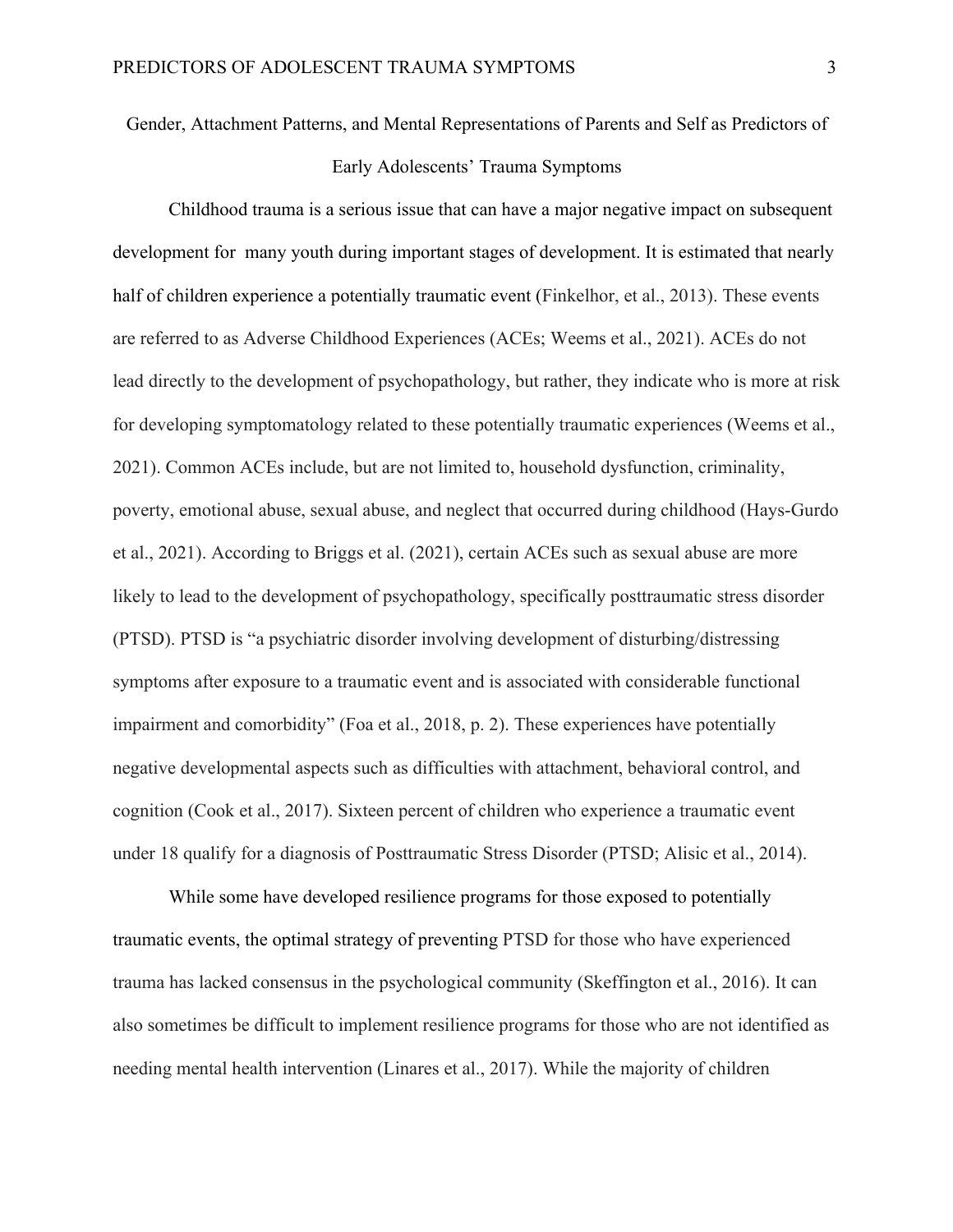experience traumatic events and do not meet criteria for PTSD, early adolescents in particular have developmentally specific risks and symptomatology if trauma symptoms are not addressed. PTSD symptoms exacerbate the normal instability of their early adolescent impulsivity, manifested as "difficulties in regulation of affect and impulses, cognitive functioning, dissociation, somatization, relationships, and sense of self" as well as identity diffusion characteristic of this age (Levy, 2019, p. 1).

According to the National Center for PTSD (Hamblen & Barnett, 2014), early adolescents with PTSD are more likely than children or adults with PTSD to act out aggressively and impulsively. They are also more likely to incorporate recurring thoughts of trauma into their daily lives. These traumatic experiences also may have long-lasting psychological consequences if not appropriately treated in early adolescence. Adverse childhood experiences such as abuse, neglect, and parental loss are correlated with more psychotic symptoms and hospitalizations later in life compared to those who did not experience these types of traumatic events (Read et al., 2004; Varese et al., 2012). Research also indicates that PTSD contributes to adolescent cannabis use disorder (Cornelius et al., 2010) and has a high comorbidity with adolescent substance misuse in general (Zetlin, 1999). In addition, adolescent girls diagnosed with PTSD were more likely to have changed neural pathways affecting emotional processing than other girls (Cisler et al., 2013). All these factors can affect the well-being of early adolescents during their development, but one factor that has been shown to affect duration and severity of trauma symptoms is attachment pattern.

## **Attachment Patterns and Trauma**

According to Bowlby (1973), early attachment relationships between the caregiver and infant can play a role in the child's socioemotional development and future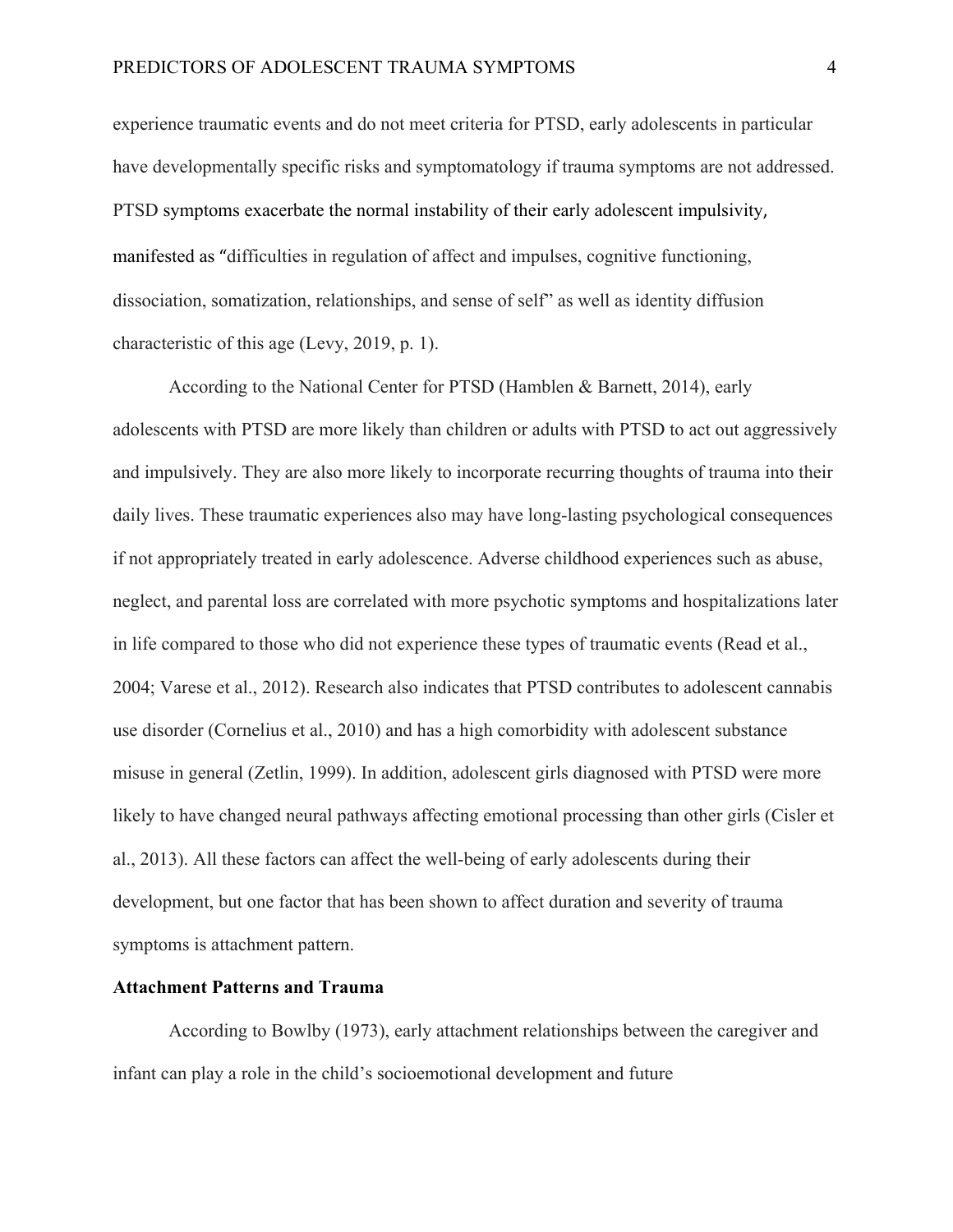relationships. Bowlby argued that there are two types of attachment: secure and insecure. People with secure attachment tend to feel safe and confident that their needs will be met and tend to feel more confident in their relationships, which can lead to more positive socioemotional competence, cognitive functioning, physical health, and mental health (Ranson & Urichuk, 2008). Insecure attachment, which can be further classified as preoccupied, dismissing, and incoherent/disorganized attachment, is defined by distrust of the caregiver and the fear that a child's needs will not be met (Mayseless, 1996). People with insecure attachment report lower levels of socioemotional competence, cognitive functioning, physical health, and mental health compared to those with secure attachment (Ranson & Urichuk, 2008). Research has indicated that having an insecure or secure attachment in infancy can influence relationships and world perception even into adulthood (Waters et al., 2000).

These four attachment patterns vary based on how children form internal working models of their relationship to the primary caregivers in infancy (Westen et al., 2006). When separated from an attachment figure, those with secure attachment expect significant others to be available and sensitive to their needs if issues arise because of emotionally responsive primary caregivers. Those with preoccupied attachment tend to seek out attachment figures to have their needs met but tend to overwhelm others and fail to get soothed when they do, as those with preoccupied attachment tend to have parents who inconsistently meet their needs. Dismissing attachment is characterized by a relative indifference to attachment figures when they have emotional or physical needs because of primary caregivers who are rejecting. Incoherent/disorganized attachment, on the other hand, is marked by inconsistent and disorganized response patterns when reunited with an attachment figure and is typically experienced by children who have experienced abuse or neglect from their primary caregivers.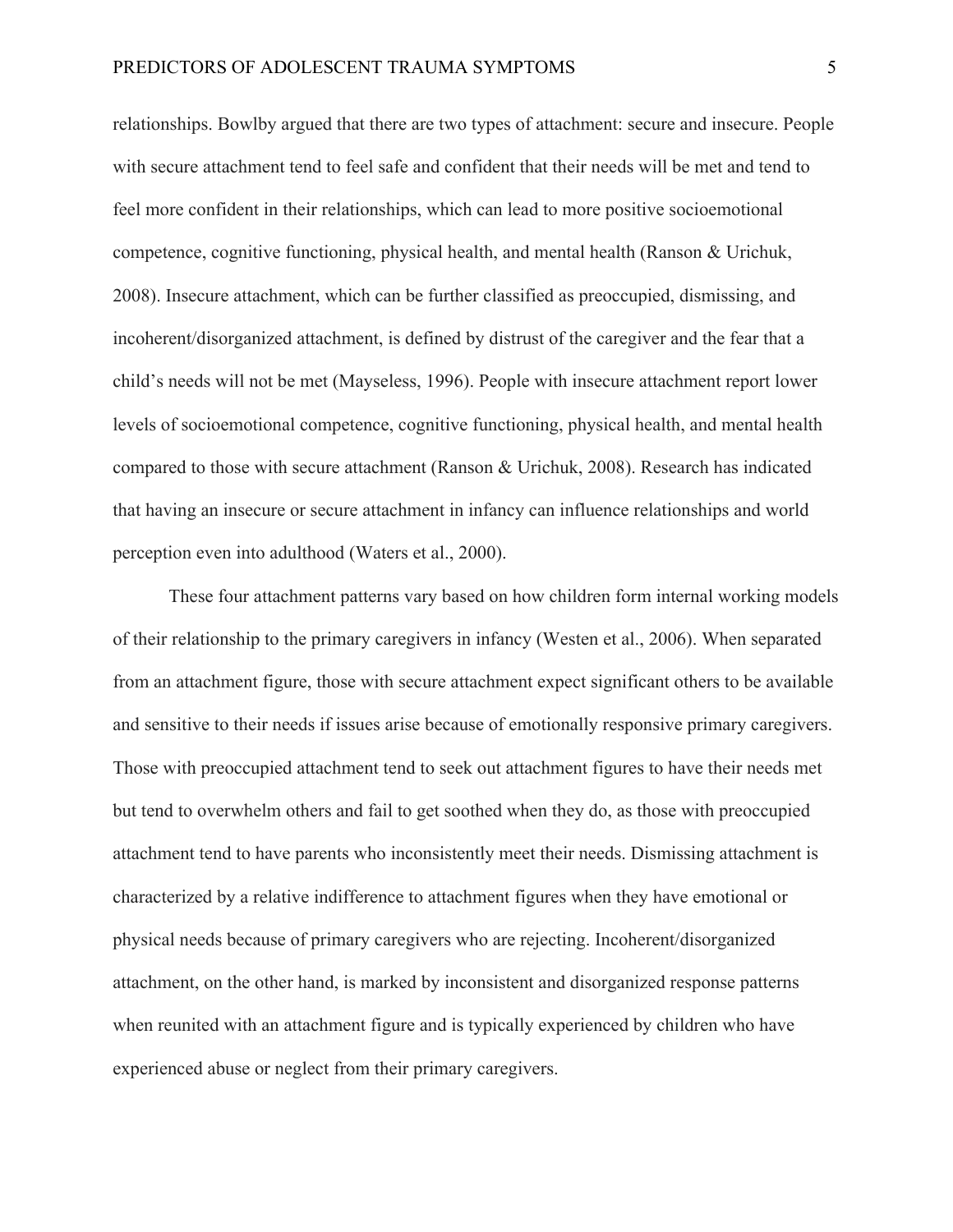Research has previously examined trauma symptoms and attachment patterns in adult populations. O'Connor and Elkilt (2008) previously found that secure attachment was significantly associated with lower levels of PTSD symptoms. Other studies have supported the link between insecure attachment and more trauma symptoms. In combat veterans, those who endorsed avoidant or ambivalent attachment patterns were associated with more PTSD symptoms (Renaud, 2008). Overall, a meta-analysis of the literature found that adults with secure attachment reported lower levels of PTSD symptoms than those with insecure attachment and that, while dismissing attachment had a nonsignificant effect on PTSD, preoccupied and disorganized attachment patterns did have a medium effect size on PTSD symptoms (Woodhouse, Ayers, & Field, 2015).

Less is known, however, about the relationship between attachment and trauma symptoms in adolescence. One study found that in adolescence, while self-reported traumas were significantly related to dissociative symptoms, self-reported attachment quality is more strongly related to dissociative symptoms than to self-reported traumatic experiences (Nilsson, Holmqvist, & Jonson, 2011). Another study examining the relationship between attachment pattern and trauma symptoms in adolescents in three Nordic countries found that higher levels of trauma symptoms were associated with different attachment patterns, depending on which country the population was sampled from (Petersen  $\&$  Elkit, 2013). There is research to suggest that there is a relationship between incoherent/disorganized attachment pattern and traumatic symptoms, but little is still known about other attachment patterns and their relationships with trauma symptoms (Gander et al., 2020; Joubert, Webster, & Hackett, 2012). The same could be said about attachment and mental representations.

## **Mental Representations, Attachment, and Trauma**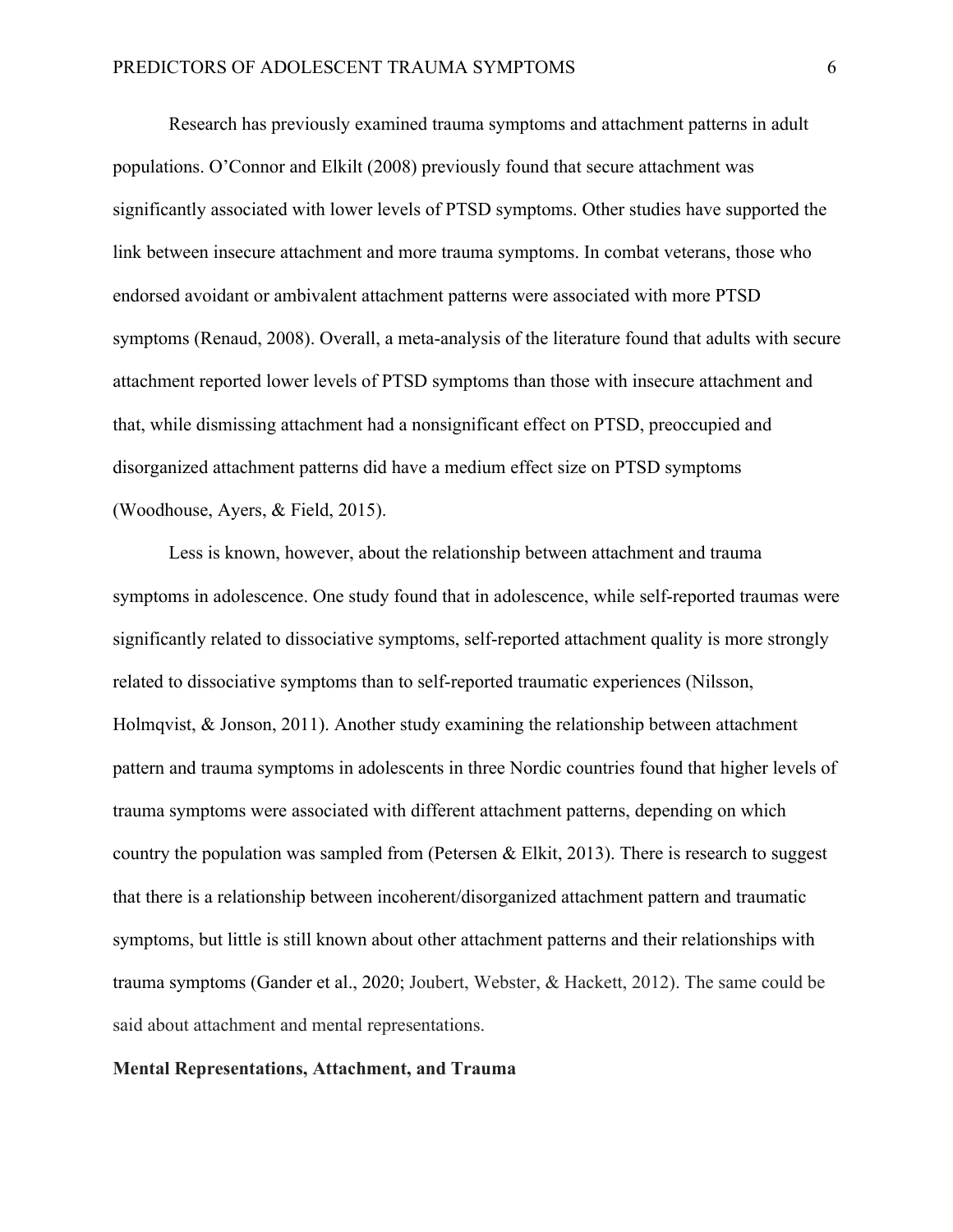According to Mitchell and Black (2016), during infancy and childhood, people attach to certain objects (such as their parents) that serve as prototypes for future relationships. The internalization of these objects and what they represent guide future interactions with others, both positively and negatively, based on how they relate to the internalized objects. This theory of development is referred to as object relations theory. Within object relations theory, mental representations are schemata that facilitate how children and adolescents perceive themselves and interpersonal relationships and interact with the people around them (Blatt, Auerbach,  $\&$ Levy, 1997).

Expectations of others' responses toward them (as manifested in mental representations) logically determine whether trauma will be experienced more or less severely. Positive mental representations can protect a person from responding to and rebounding from trauma in a maladaptive or debilitating way. A review of the use of the Object Relations Inventory (ORI), a method used to collect mental representations, found that adults with more positive mental representations of themselves and others had more positive outcomes in clinical and general settings than those with more negative mental representations (Huprich et al., 2016). This finding is also consistent in early adolescents. Research has indicated that early adolescents with PTSD have poorer representations of self and impaired views of parental relationships than others who do not have PTSD (Shafran et al., 2016).

Addressing negative mental representations in the treatment of PTSD may result in better outcomes for early adolescents. Positive mental representations can have a positive effect on youth dealing with stressful situations. Those who have positive mental representations of an attachment figure recover faster from upsetting thoughts and memories (Selcuk et al., 2012). Regarding the self, people who have more positive self mental representations were able to self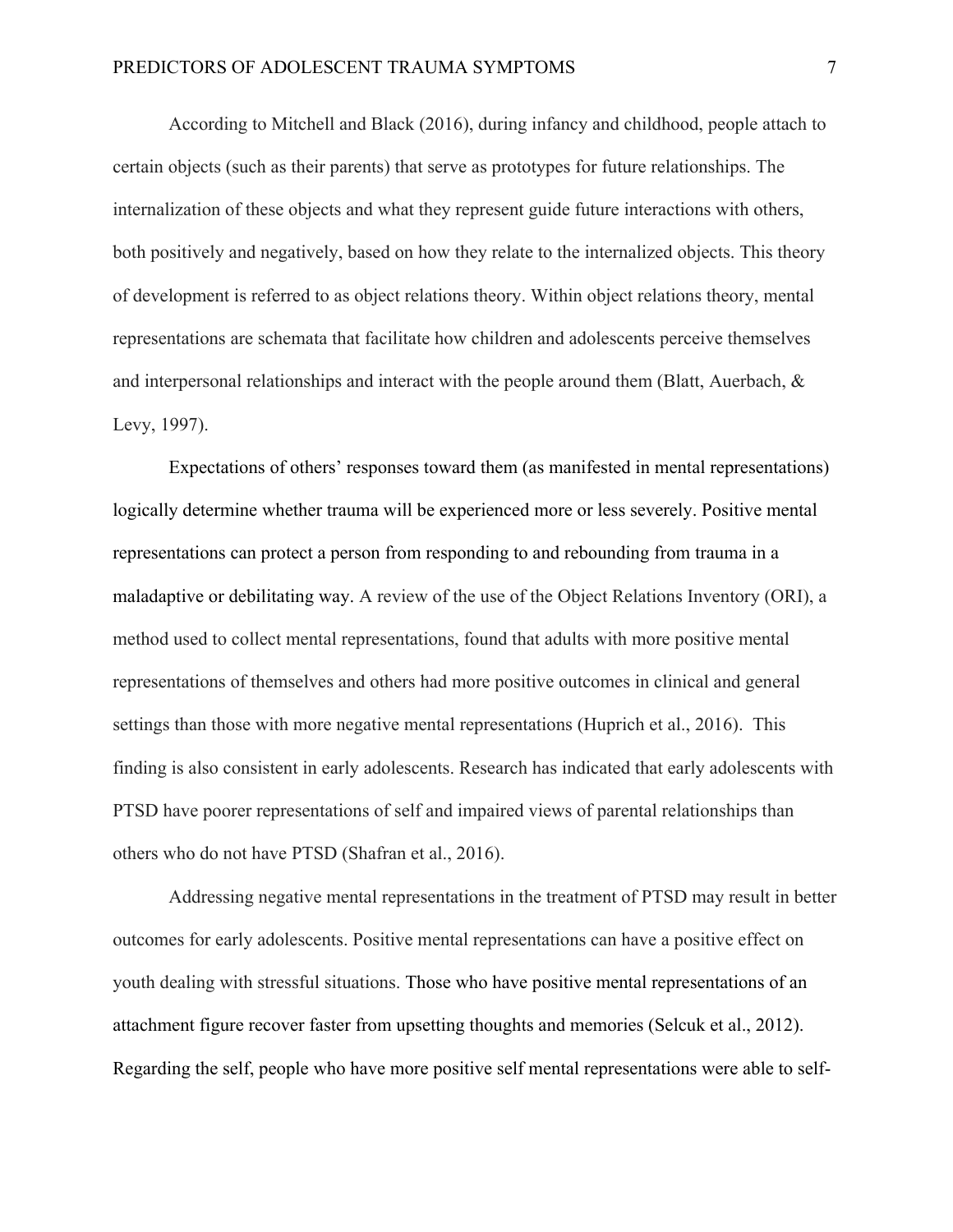soothe and view others as able to provide comfort, while those with more negative self mental representations were not able to self-soothe or view others as able to provide comfort (McGowan, 2002). Also, patients who experienced increased differentiation-relatedness of mental representations of parents and the therapist also experienced better clinical outcomes in patients with severe psychopathology (Blatt & Auerbach, 2001).

Research has indicated that attachment and mental representations are connected throughout the lifespan (Thompson, 2008). For example, those with secure attachment and avoidant attachment had more positive mental representations of the self than those with anxious attachment (Mikulincer, 1995). In addition, those with secure attachment also had more positive parental mental representations than those with insecure attachment (Levy et al., 1998). These relationships may be different, however, when considering gender differences and how they relate to trauma symptoms.

#### **Gender Differences in Trauma and PTSD**

Currently in society, especially among children and adolescents, gender has become a more fluid structure, with many early adolescents identifying as nonbinary or gender-fluid (Diamond, 2020). While gender fluidity and trauma have not been well researched, binary gender differences regarding trauma experiences and PTSD have been well documented in the literature. For example, women are more likely to experience PTSD than men after a traumatic event **(**Breslau et al., 1998) as well as partial PTSD symptoms (Dell'Osso et al., 2011). These gender differences hold up for adolescent populations as well such that early adolescent girls are more likely to experience PTSD symptoms than early adolescent boys (Alisic et al., 2014). One explanation is the difference in schemata, as research indicates that women are more likely to view the world as more dangerous than men after potentially traumatic experiences, which may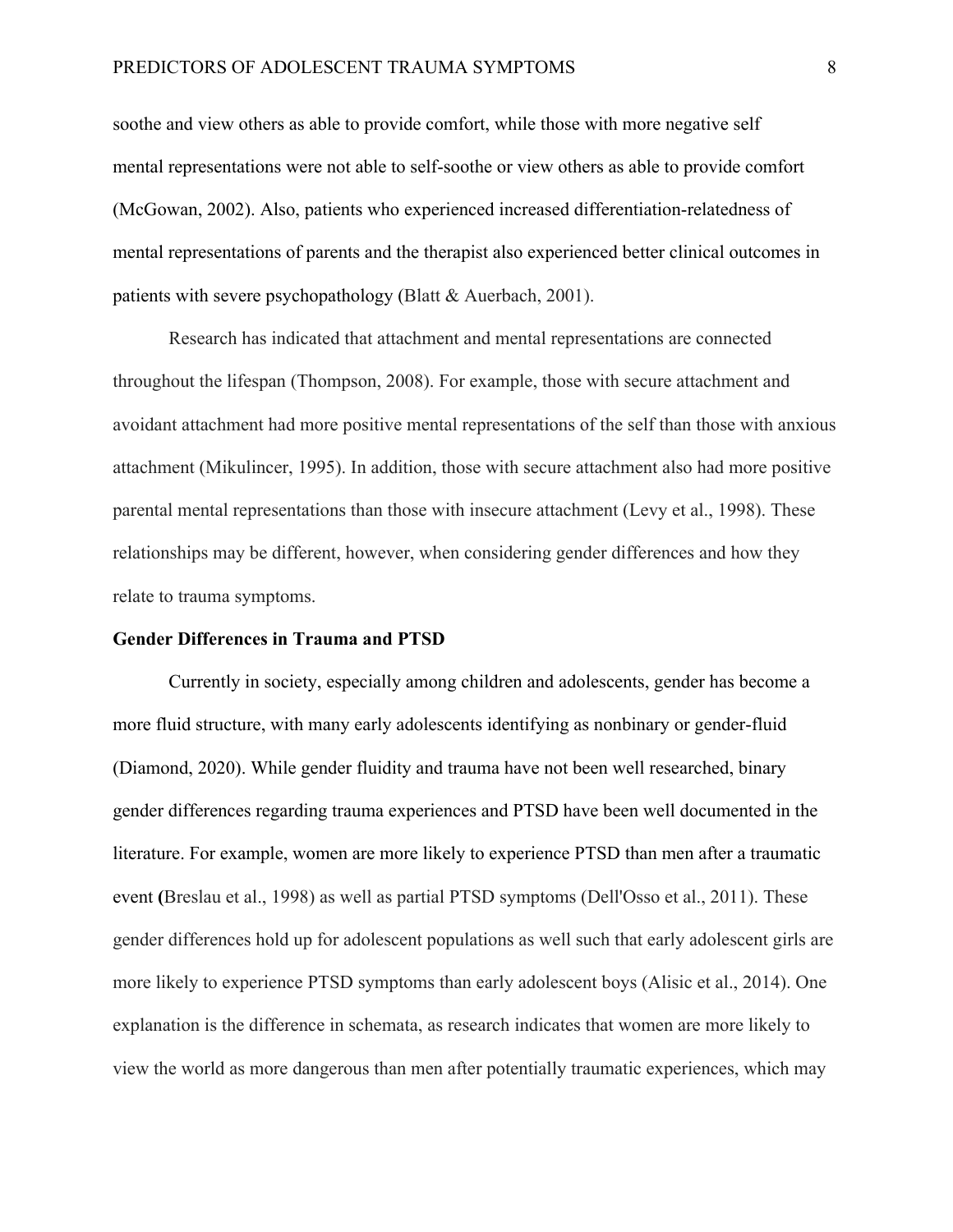be a result of an increased sensitivity to biological stress responses (Olaf, 2017; & Granvold, 2005). Regarding early adolescents specifically, early adolescent girls also tend to internalize trauma, blame themselves for traumatic events, and feel more guilty about what happened to them compared to early adolescent boys (Levy, 2019). These differences also may be related to how PTSD is expressed differently by gender.

Differences in how males and females react to trauma and express PTSD symptoms have also been noted in the research. One study found that women are more likely to express symptoms of guilt, perhaps because they turn feelings toward themselves, while men are more likely to express symptoms of anger, perhaps to remove negative feelings (Galovski et al., 2013). In military veterans, men are also more likely to become emotionally numb than women when experiencing PTSD (Hall et al., 2012). After the 9/11 World Trade Center attacks, men were more likely to experience elevations in cortisol from re-experiencing symptoms, while women did not experience cortisol increases from re-experiencing symptoms (Dekel et al., 2013).

We also expect this difference to be prevalent at this early adolescent stage because of age-related differences in the maturity of gender. Puberty on average begins at age 11 for girls, while it begins at age 13 for boys (Rogol et al., 2002). A review by Garza and Jovanovic (2017) indicates that these biological differences during early adolescence might impact the development of PTSD. PTSD has been linked to female gonadal hormones and the menstruation cycle, which become prevalent in early adolescent girls during puberty. In addition, the authors mention that estrogen pathways might add to the risk for PTSD, which also begins to develop during early adolescence for girls. Gender differences in PTSD might be explained by the biological processes that begin during early adolescence, indicating that research is necessary at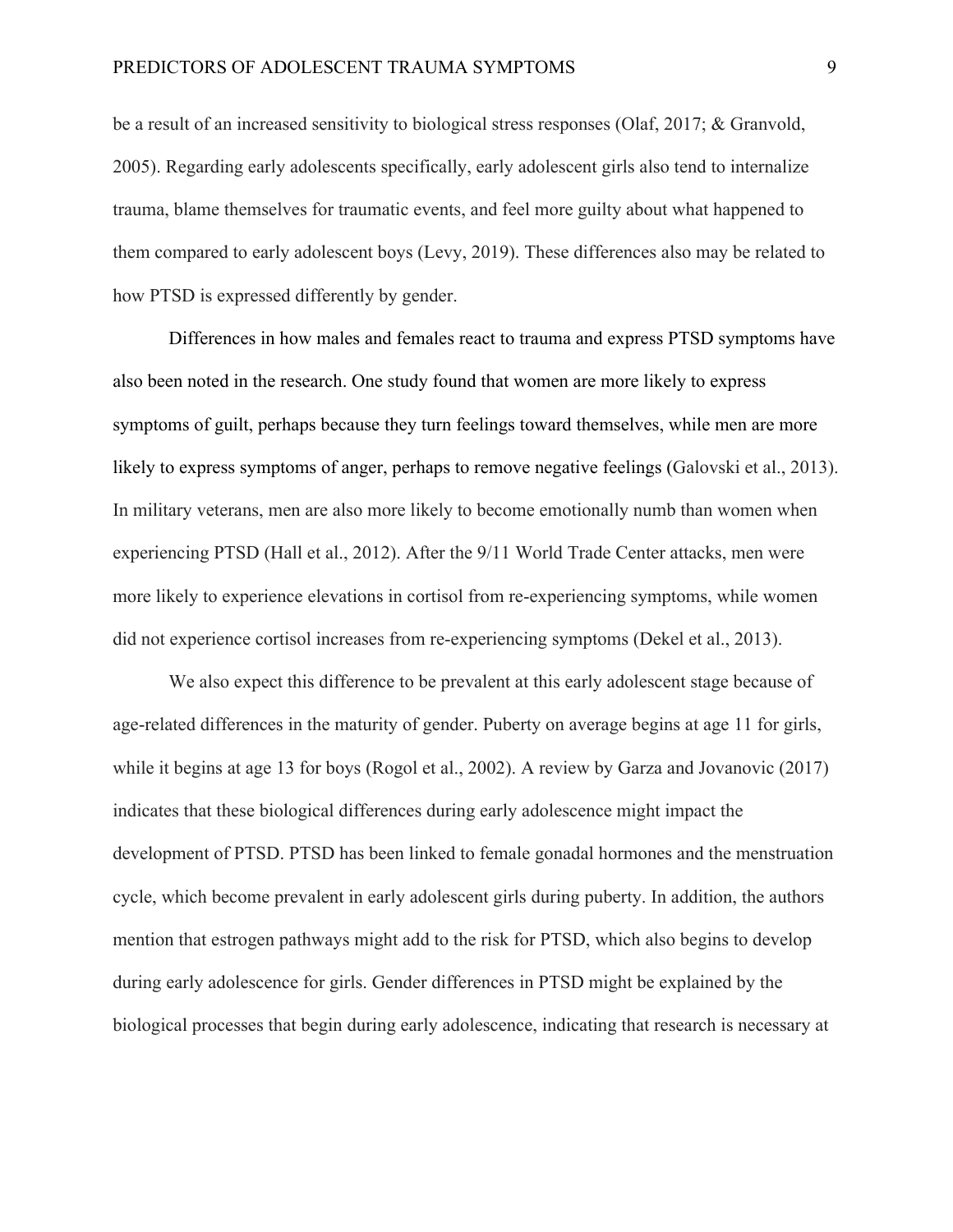this stage of development to identify differences and predictive factors for PTSD and trauma symptoms.

Overall, few research studies have examined the relative contributions of attachment patterns, mental representations, and gender to the prediction of childhood trauma symptoms in early adolescents. One study by Ortigo et al., (2013) examined how object relations mediates the relationships between attachment patterns, social cognition, and PTSD symptoms in an adult population. This study found that object relations mediate the relationship between attachment and PTSD symptoms.. This study, however, did not examine an adolescent population nor gender differences in depth.

The purposes of this study are 1) to examine gender, attachment patterns, and mental representations as predictors of trauma symptoms in early adolescents and 2) to determine whether gender might moderate these predictors. Data regarding early adolescent mental representations and their trauma symptoms in a nonclinical sample has not been studied. This study serves to examine the relationship between early adolescents' attachment patterns and mental representations of parents and self in a typical adolescent population. Research has not examined links between mental representations and attachment patterns, respectively, and trauma symptoms based on gender differences in early adolescents.

Based on the previous research, we hypothesized the following. First, we hypothesized that girls would have more negative affective valence of their mental representations—mother, father, and self – than boys. Also, girls would have greater childhood trauma scores than boys on total trauma, re-experiencing, avoidance, and hyperarousal. Second, we hypothesized that the affective valence of mental representations would be negatively correlated with childhood trauma scores. Third, we hypothesized that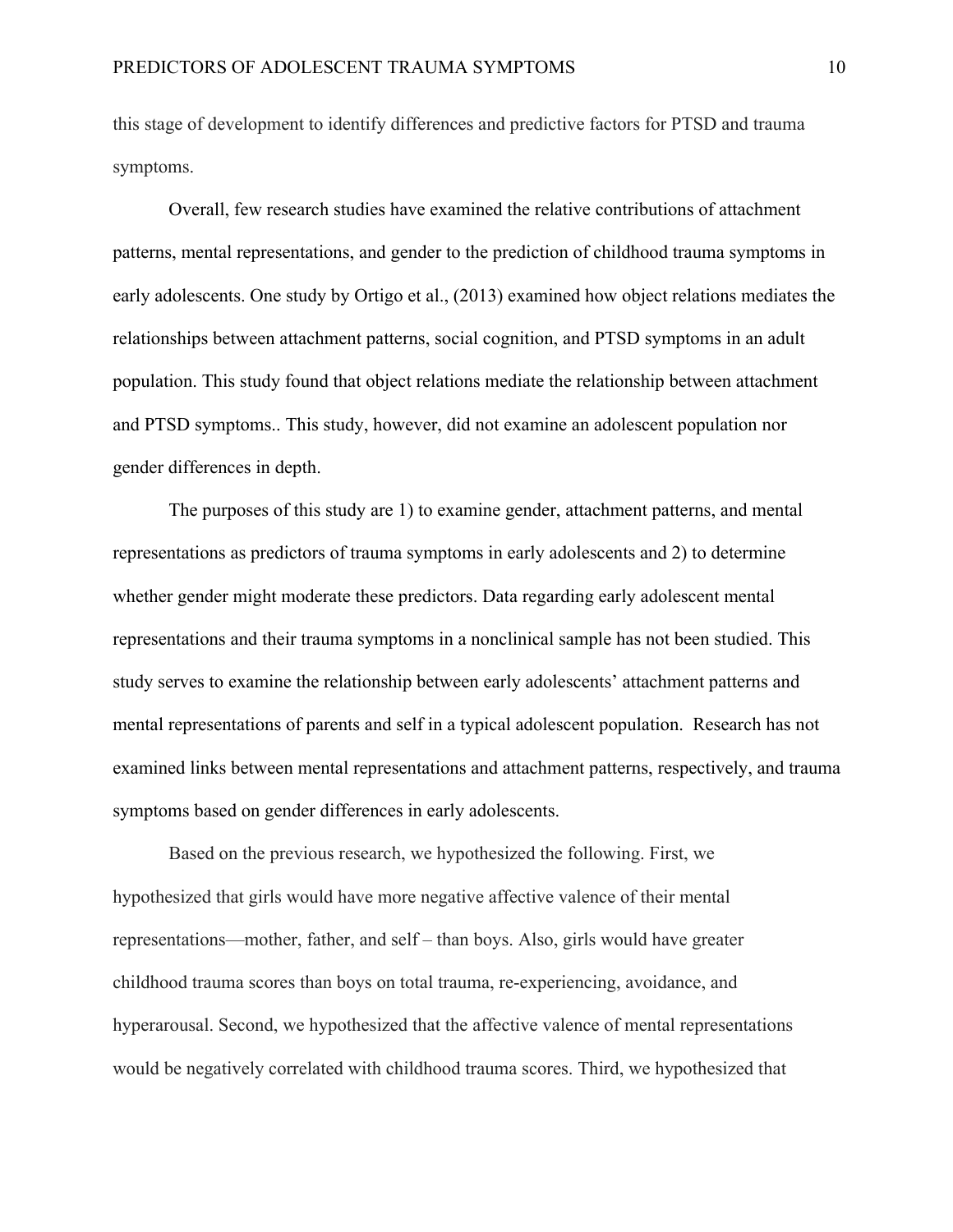insecure attachment patterns would be positively correlated with trauma symptoms. Fourth, we hypothesized that girls would show a different pattern of significant correlations between the affective valence of mental representations and attachment patterns, respectively, and childhood trauma scores than boys. Fifth, we hypothesized that both insecure attachment patterns and affective valence of parental and self mental representations will predict trauma symptoms and that the pattern of findings will differ between boys and girls.

#### **Method**

#### **Participants**

One-hundred nine students were recruited from a nonsectarian, private middle school, grades 6-8, for academically gifted, economically less advantaged adolescents from diverse backgrounds in New York City. Adolescents in the study were ages 12-13 (grade 8) and identified as Latin American (23.15%), Caribbean (17.59%), Asian (26.85%), African (16.67%), European (1.85%) and "American" (8.33%), while the rest reported either other or mixed ethnic backgrounds (5.56%) with 81.65% of participants immigrating to the United States. Forty-four percent  $(n = 48)$  of the children identified as female.

A total of 81.48% of participants were first-generation Americans who were children of immigrants to America, and 74.07% came from two-parent households with 25.93% coming from single-parent households. The study took place over the course of four years (2015-2016, 2016-2017, 2017-2018, 2018-2019). The first year included 25 students, the second year 24 students, the third year 42 students, and the fourth year 18 students.

#### **Measures**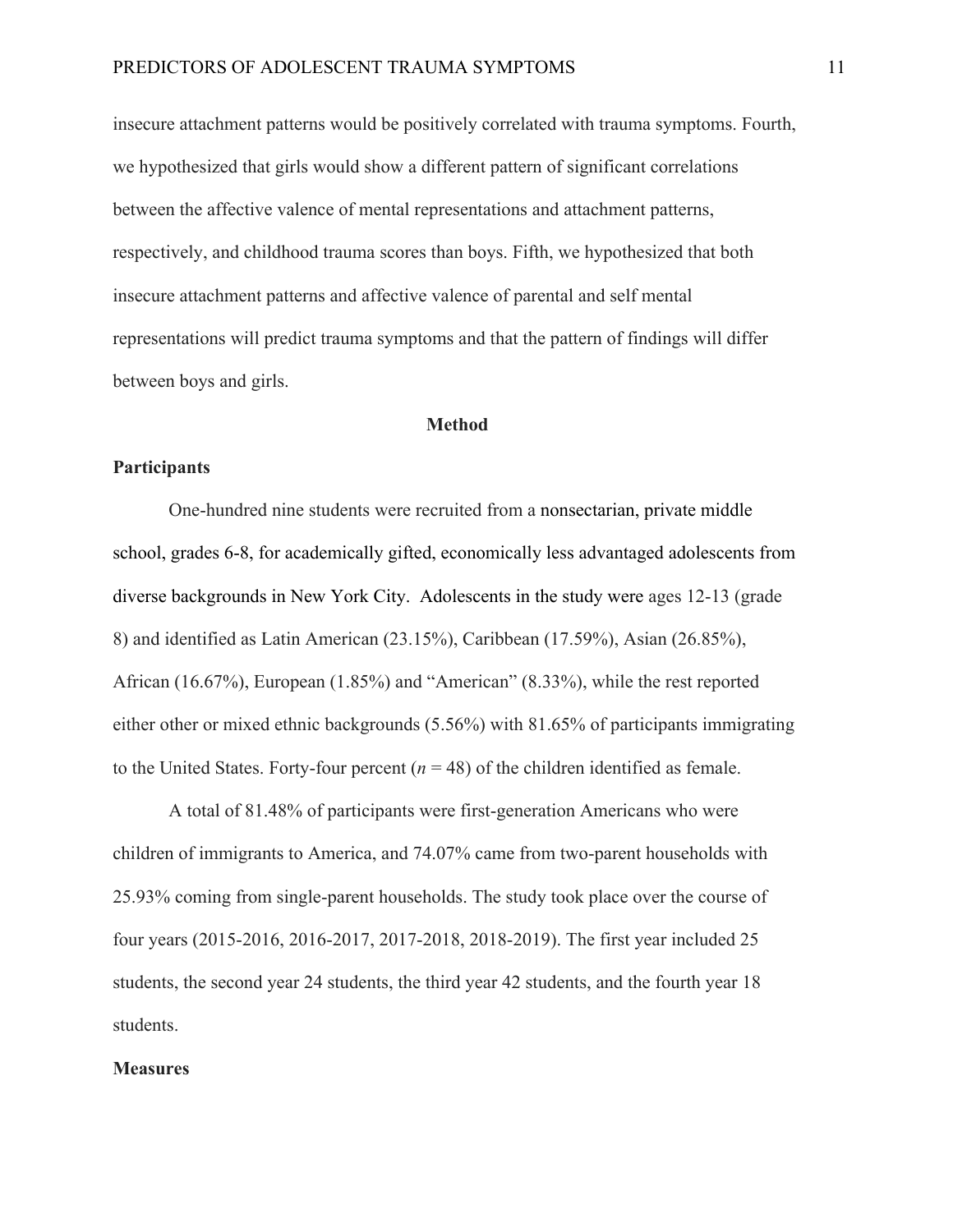#### **Child PTSD Symptom Scale (CPSS)**

The CPSS (Foa et al., 2001) is a 24-question self-report questionnaire designed to assess frequency of PTSD symptomatology in children and adolescents that takes approximately 10 minutes to complete. Part 1 consists of 17 questions answered on a 4 point Likert scale to denote how often these symptoms occurred, ranging from 0 ("not at all"), 1 ("once a week or less"), 2 ("2 to 4 times a week"), to 3 ("five or more times a week"). This section was also divided into three separate sections that examine specific symptomatology such as re-experiencing trauma (e.g., upsetting thoughts), avoidance (e.g., emotional distance), and hyperarousal (e.g., difficulty concentrating), all of which are defining symptoms of PTSD (American Psychiatric Association, 2013). Total scores were calculated by summing all scores (range: 0-51). Re-experiencing was calculated by summing questions 1-5 (range: 0-15); avoidance was calculated by summing questions 6-12 (range: 0-21); and hyperarousal was calculated by summing questions 13-17 (range: 0-15). Part 2 of this instrument was not utilized for this study. This instrument took approximately 10 minutes to complete

The measure is considered valid, as indicated by convergent validity with another PTSD measure for children, the Child PTSD Reaction Index (CPTSD-RI; *r* =.80, *p* < .001). Discriminant validity was also shown with child measures of depression and anxiety, which had significantly lower correlations than measures on the CPTSD-RI. The CPSS has also been shown to be a reliable measure. Coefficient alphas were .89 for the total score, .80 for re-experiencing, .73 for avoidance, and .70 for hyperarousal. The CPSS also showed testretest reliability, indicating a kappa of .84 for the total score, .85 for re-experiencing, .63 for avoidance, and .76 for hyperarousal. The CPSS subscales (re-experiencing, avoidance, and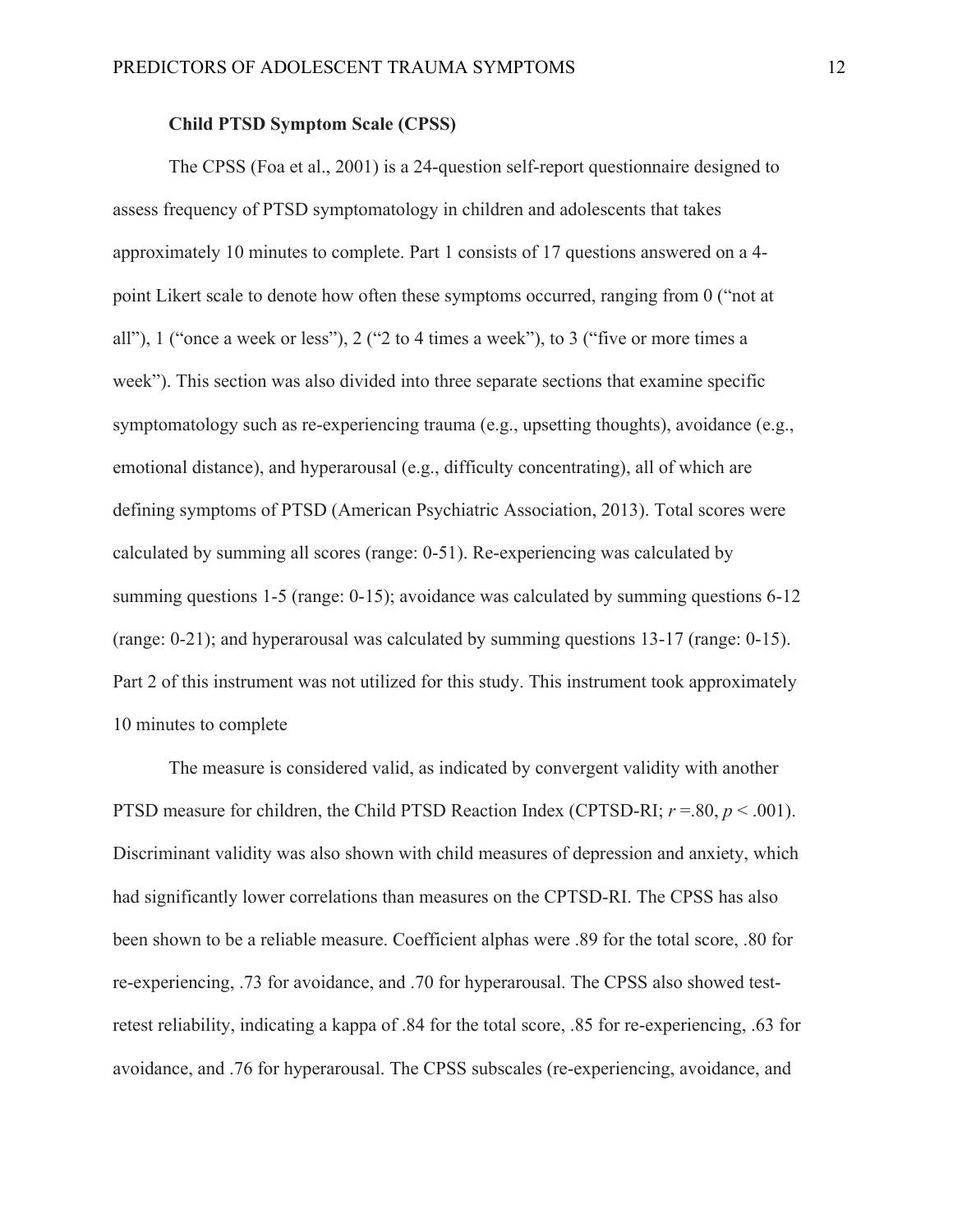hyperarousal) were correctly classified in 95% of cases utilizing discriminant function analysis (Foa et al., 2001).

#### **Object Relations Inventory (ORI)**

The ORI (Blatt et al.,1979) is an open-ended method used for the assessment of a person's mental representations of self and significant figures. Participants are asked to describe particular figures and write open-ended responses as they see fit. For this study, we asked participants to describe their mother, father, and themselves. This procedure took approximately five minutes to complete. Responses were then coded for the affective valence of these three mental representations. The original purpose of the ORI was to collect information about a person's understanding and representations of others and the self and did not include normative data to serve as a benchmark for comparison (Huprich et al., 2016). In order to appropriately code for affective valence of mental representations, a coding system specifically designed for this task was used.

To determine the affective valence of written responses to the ORI, we used a modified version of the Positive and Negative Affect Schedule, Short Form (PANAS-SF; Watson, Clark, & Tellegen, 1988). The PANAS-SF includes 20 descriptions of how children have felt the past week with 10 of the descriptors being positive (e.g., proud) and 10 of the descriptors being negative (e.g., upset). Participants are asked how often they felt this way over the past week on a scale of 1 ("very slightly or not at all") to 5 ("extremely"). The positive and negative descriptors are then summed for a positive and negative affect score. The measure has been shown to be reliable: the coefficient alpha was .89 for positive affect and .85 for negative affect. After a week break, no significant differences were found between scores, indicating test-retest reliability.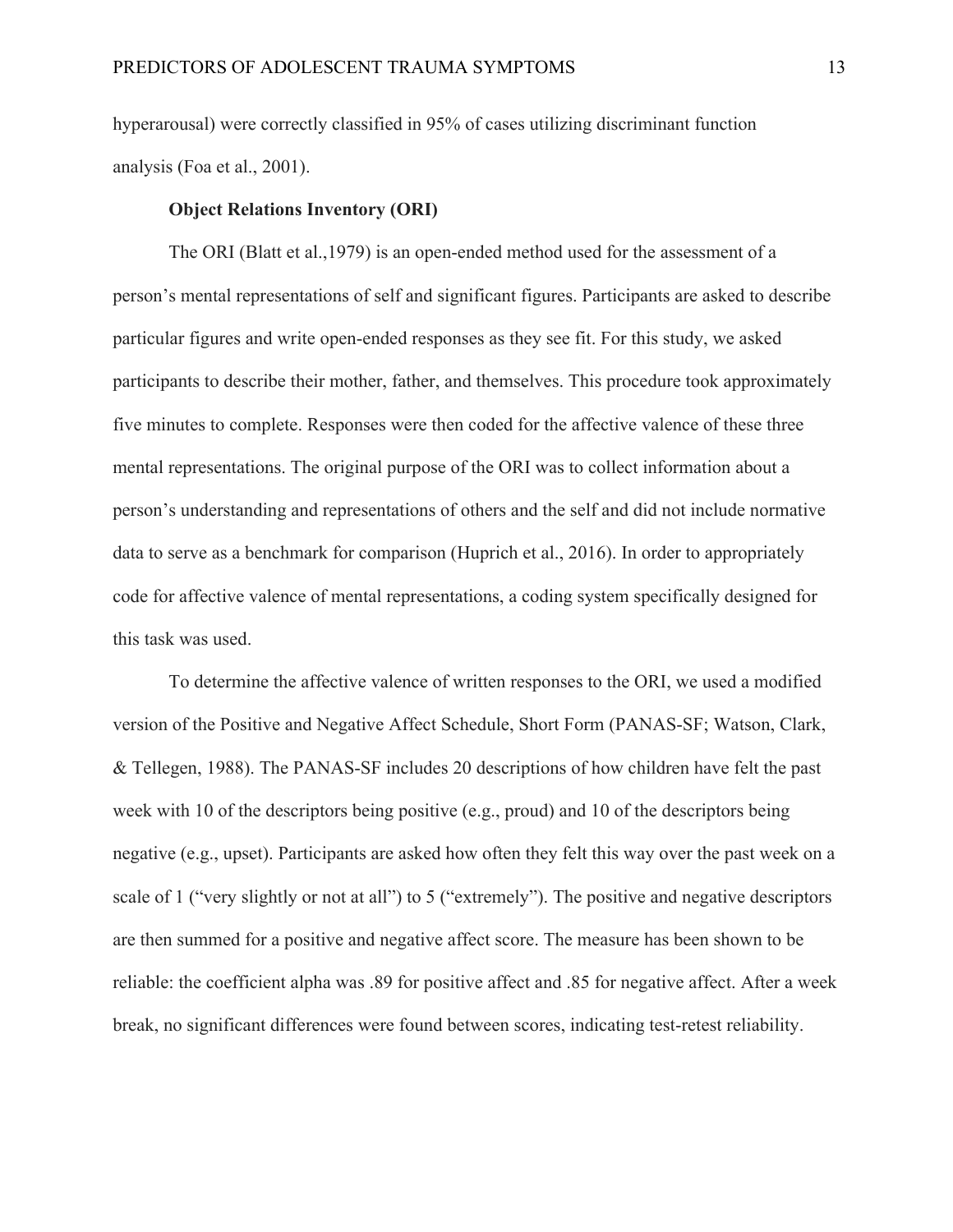Discriminant validity has also been shown, as positive and negative affect scores account for only 1% to 5% of the variance of each other's scores (Watson et al., 1988).

Although this measure is typically administered as a self-report measure, we used it as a template for coders to identify the positive and negative affects expressed in the ORI's written responses. Because participants were not asked how they felt on a weekly basis, each descriptive word or phrase was instead given a positive  $(+1)$  or negative  $(-1)$  score within each response based on valence of descriptors the word or phrase most resembled from the PANAS-SF. For example, the phrase "she is amazed of what I accomplished" is closest to the phrase "proud" and would receive a +1 rating, while the phrase "she gets angry at me often" is closest to the phrase "upset" and would receive a -1 rating. The affective valence of each mental representation was determined by subtracting the total negative affective valence score from the total positive affective valence score for each description within the ORI. For example, a written response with two positive ratings and one negative rating would receive a net affective valence score of +1 (+2-1). Coders were six psychology students blind to the study's hypotheses who coded independently of each other and established interrater reliability (intraclass correlation = .96). Coders were randomly assigned to score mental representations of the mother, father, and self on the ORI.

### **Adolescent Attachment Questionnaire (AAQ)**

The Adolescent Attachment Questionnaire (AAQ; Westen et al., 2006) was utilized by the school staff to determine attachment pattern for the participants. The school staff answered 37 Likert-type items on a scale ranging from 1 (not true) to 7 (very true) regarding similarities of specific aspects of attachment patterns. Items that corresponded with the four attachment patterns (secure, preoccupied, dismissing, and incoherent/disorganized) were summed to create a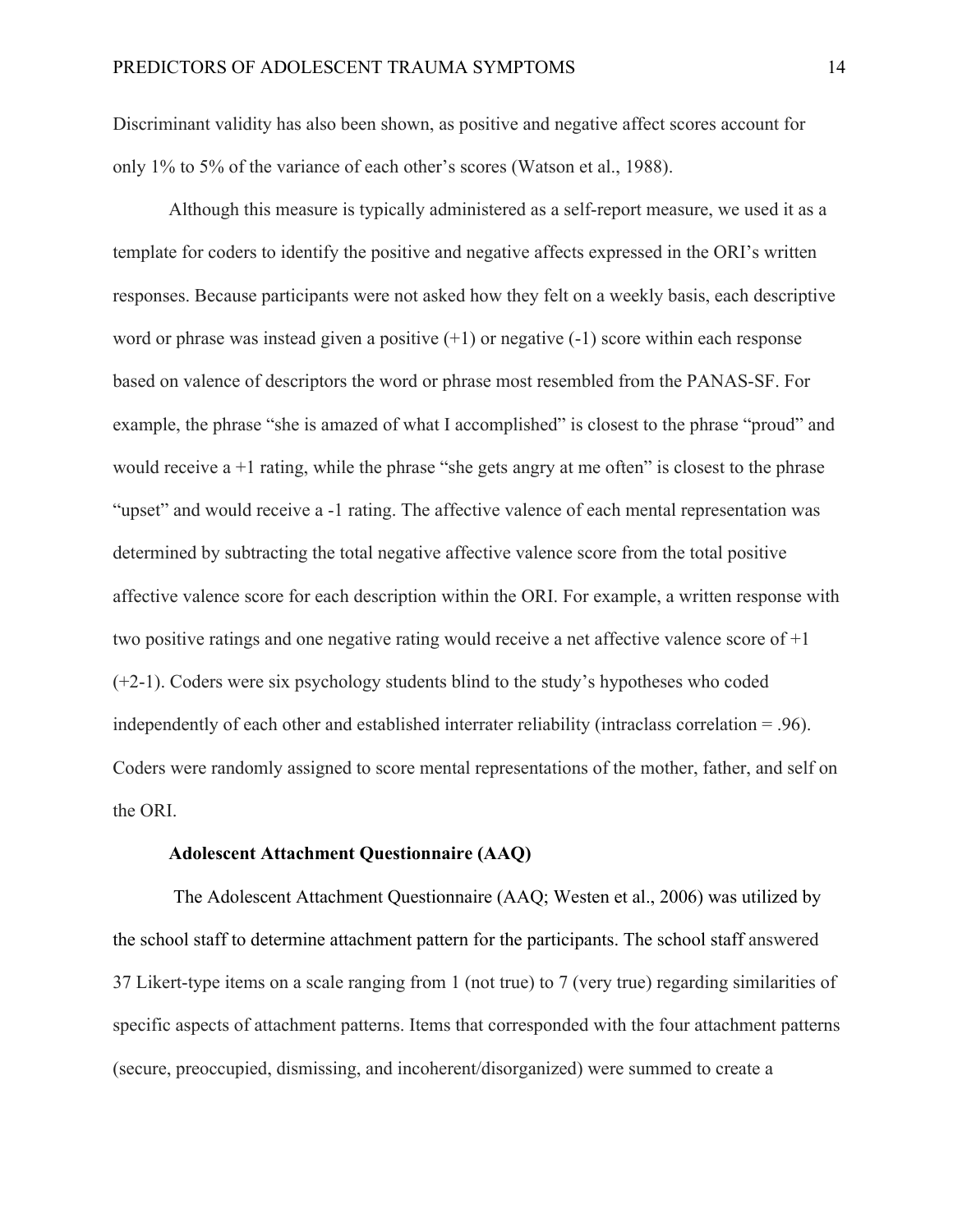continuous variable for each attachment pattern, where higher reported scores indicated more similarity to the attachment pattern. Items related to the three insecure attachment patterns (preoccupied, dismissing, and incoherent/ disorganized) were also summed to create a variable for insecure attachment, where higher scores indicated higher overall levels of insecure attachment. In addition, a variable for total attachment was made by summing the total scores of items related to secure attachment and reverse-scored responses for items related to insecure attachment. For this variable, higher scores resulted in higher overall levels of secure attachment.

The measure is considered reliable and valid (West et al., 1998). When comparing the different patterns for test-retest reliability, Cronbach alpha coefficients ranged between .62 and .80. It is also considered valid. The AAQ based its items on the Adult Attachment Interview (AAI). The results indicated that attachment patterns determined using the AAI corresponded with attachment patterns using the AAQ. In addition, discriminant validity was determined as items related to secure, preoccupied, dismissing, and incoherent/disorganized attachment patterns were found to be significantly different using independent *t*-tests.

#### **Procedure**

The school principal notified students of this study as part of the school curriculum for those interested. Students voluntarily participated and were not screened for prior trauma. For those wanting to participate, the researchers obtained assent from the student regarding participation and the assessment instruments that would be collected in September. Students assented, and their guardians consented to participation. The principal also provided a letter permitting student participation in this research study. The Institutional Review Board of the first author's university approved this study. Demographic information was collected from school records on each child.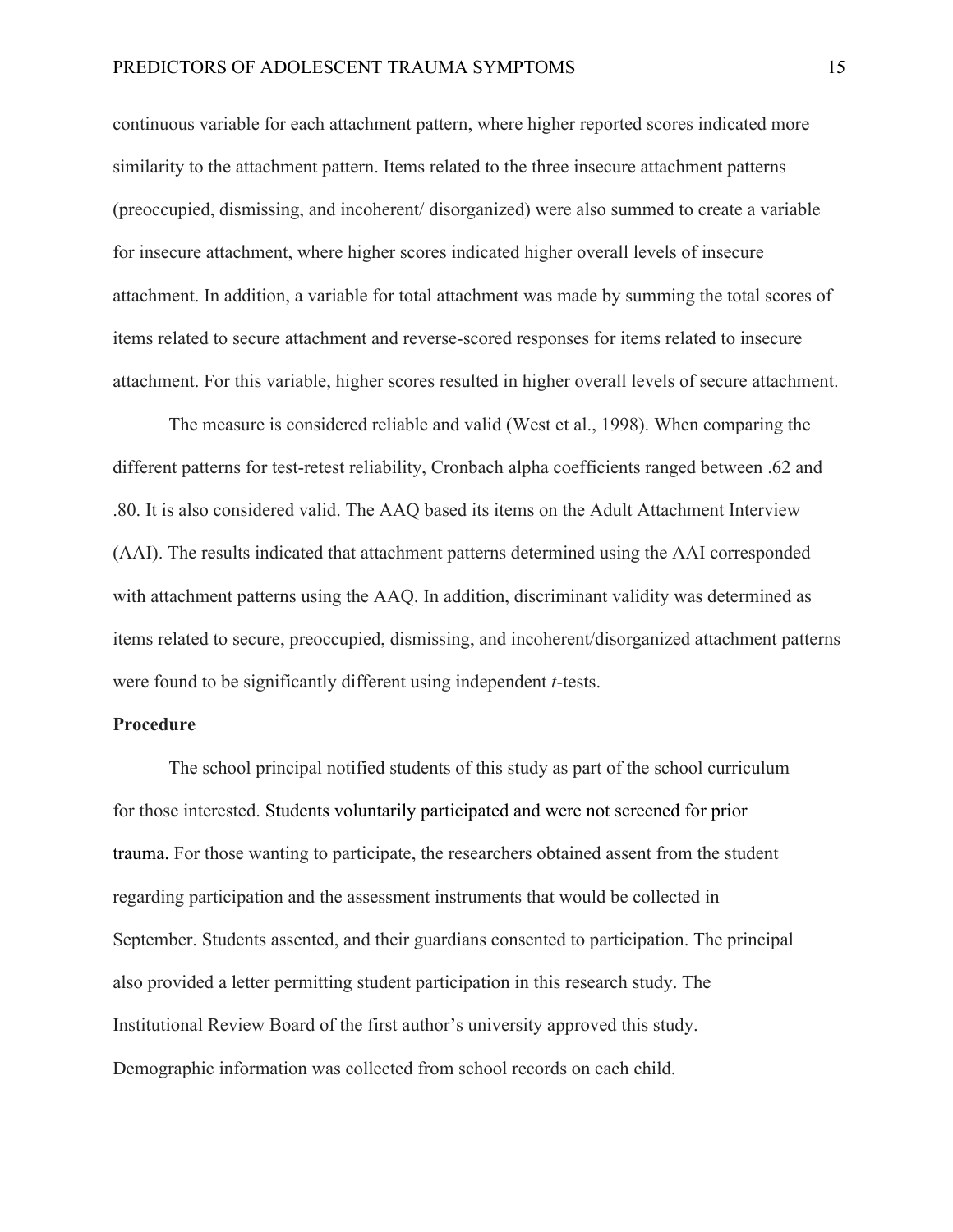Each September the study was conducted, 12 to 13-year-old students in eighth grade decided if they wanted to participate in the study. The ORI and the CPSS were administered to participants in September to test the hypotheses. School staff completed the AAQ to determine participants' attachment patterns. Participants were ensured confidentiality. A study ID was assigned to each participant so they could complete the instruments without disclosing their names. Students received no compensation for participation.

#### **Results**

## **Gender Differences on Attachment Patterns, Affective Valence of Mental Representations, and Childhood Trauma Symptoms**

Gender differences regarding attachment patterns and the affective valence of mental representations were found (see Table 1). In this sample, girls reported to have higher secure attachment scores than boys  $(t[107] = -2.04, p = .049)$ . Compared to girls, boys reported more positive affective valence of maternal mental representations  $(t[107] = 1.50, p = .007)$ , more positive affective valence of paternal mental representations  $(t[107] = 1.61, p = .001)$ , and more positive affective valence of self mental representations (*t*[107] = 1.23, *p* = .017). No differences were found regarding childhood trauma symptoms (see Table 1).

## **Correlations Among Attachment Patterns, Affective Valence of Mental Representations, and Childhood Trauma Symptoms**

Significant correlations among attachment patterns, affective valence of mental representations,, and childhood trauma symptoms for the total sample, boys, and girls are reported in Tables 2-4. All significant correlations were entered into a series of multiple regression analyses to determine which variables significantly predicted childhood trauma symptoms after controlling for all the other significant variables.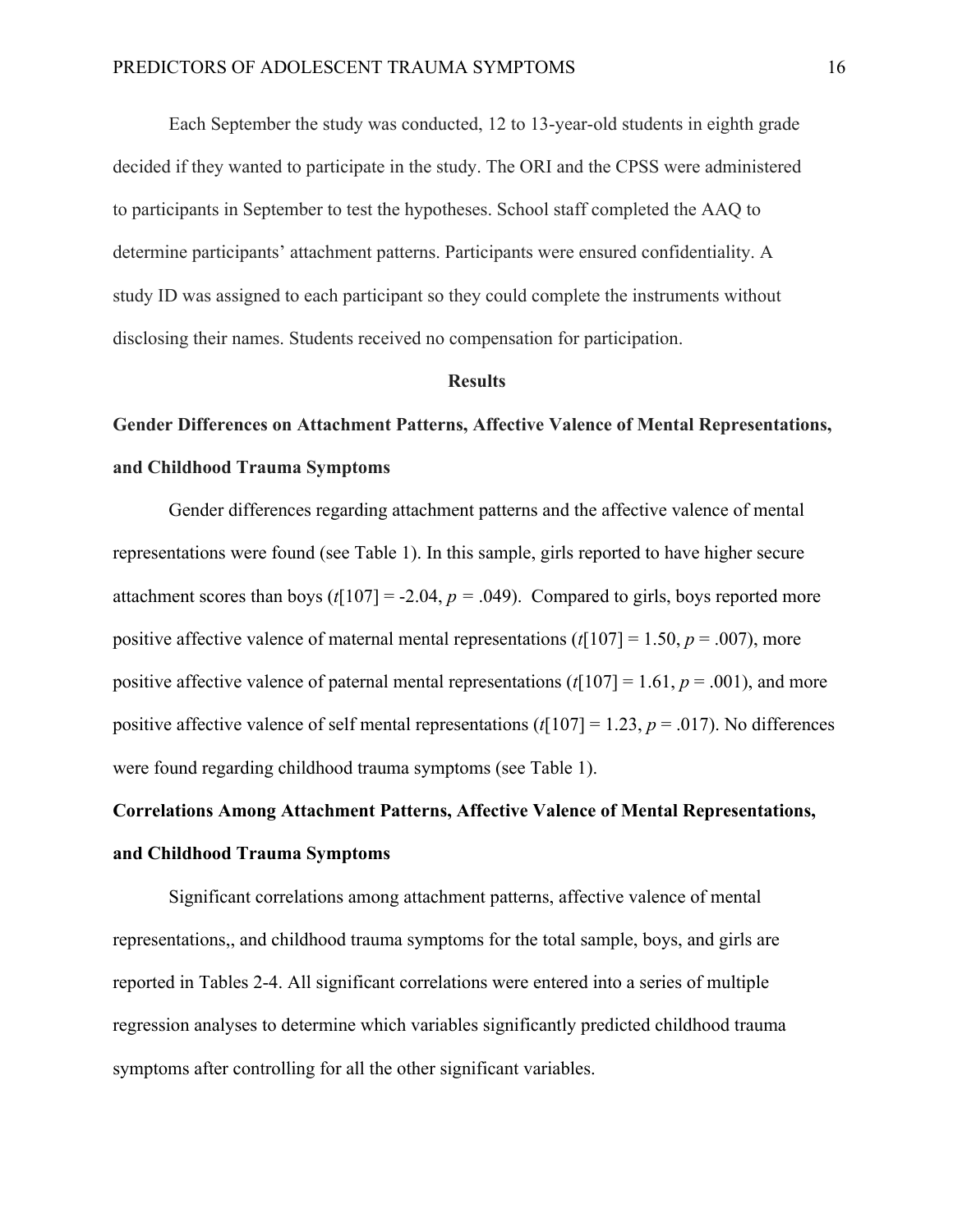#### **Predictors of Childhood Trauma Symptoms**

The significant correlations from Tables 2-4 were entered as predictors of childhood trauma symptoms into 12 regression models. Models were used to examine predictors for total childhood trauma, re-experiencing trauma, avoidance symptoms, and hyperarousal, respectively, for the total sample, boys, and girls respectively (see Table 4).

For the total sample, significant regressions were found for total childhood trauma (*F* [3, 104] = 5.56, *p* <.001), re-experiencing trauma (*F,*[3, 105] = 5.17, *p* = 002), avoidance symptoms  $(F[4, 104] = 4.93, p = .001)$ , and hyperarousal  $(F[4, 104] = 4.91, p = .001)$ . For re-experiencing trauma, significant effects were found for preoccupied attachment ( $\beta$  = 2.29,  $p$  = .02). When examining avoidance symptoms, significant effects were found for incoherent/disorganized attachment ( $\beta$  = 2.03,  $p$  = .045). For hyperarousal, significant effects were found for incoherent/disorganized attachment ( $\beta$  = 2.22*, p* = .03) and affective valence of maternal mental representations ( $\beta$  = -2.33,  $p$  = .02).

For girls, significant regressions were found for childhood trauma ( $F$  [4, 43], = 7.81,  $p$  < .001)*,* re-experiencing trauma (*F* [3, 44] = 4.63, *p* = .007), avoidance symptoms (F [4, 43] = 6.52,  $p < .001$ ), and hyperarousal (*F* [4, 43] = 3.77,  $p = .01$ ). When examining total childhood trauma symptoms, significant effects were found for incoherent/disorganized attachment ( $\beta$  = 2.18,  $p$  = .04) and for affective valence of self mental representations ( $\beta$  = -3.52,  $p$  = .001) For reexperiencing trauma, significant effects were found for preoccupied attachment ( $\beta$  = 2.27, *p* = .03). When examining avoidance symptoms and hyperarousal, significant effects were found for affective valence of self mental representations ( $\beta$  = -3.45,  $p$  = .001;  $\beta$  = -2.11,  $p$  = .04, respectively).

#### **Discussion**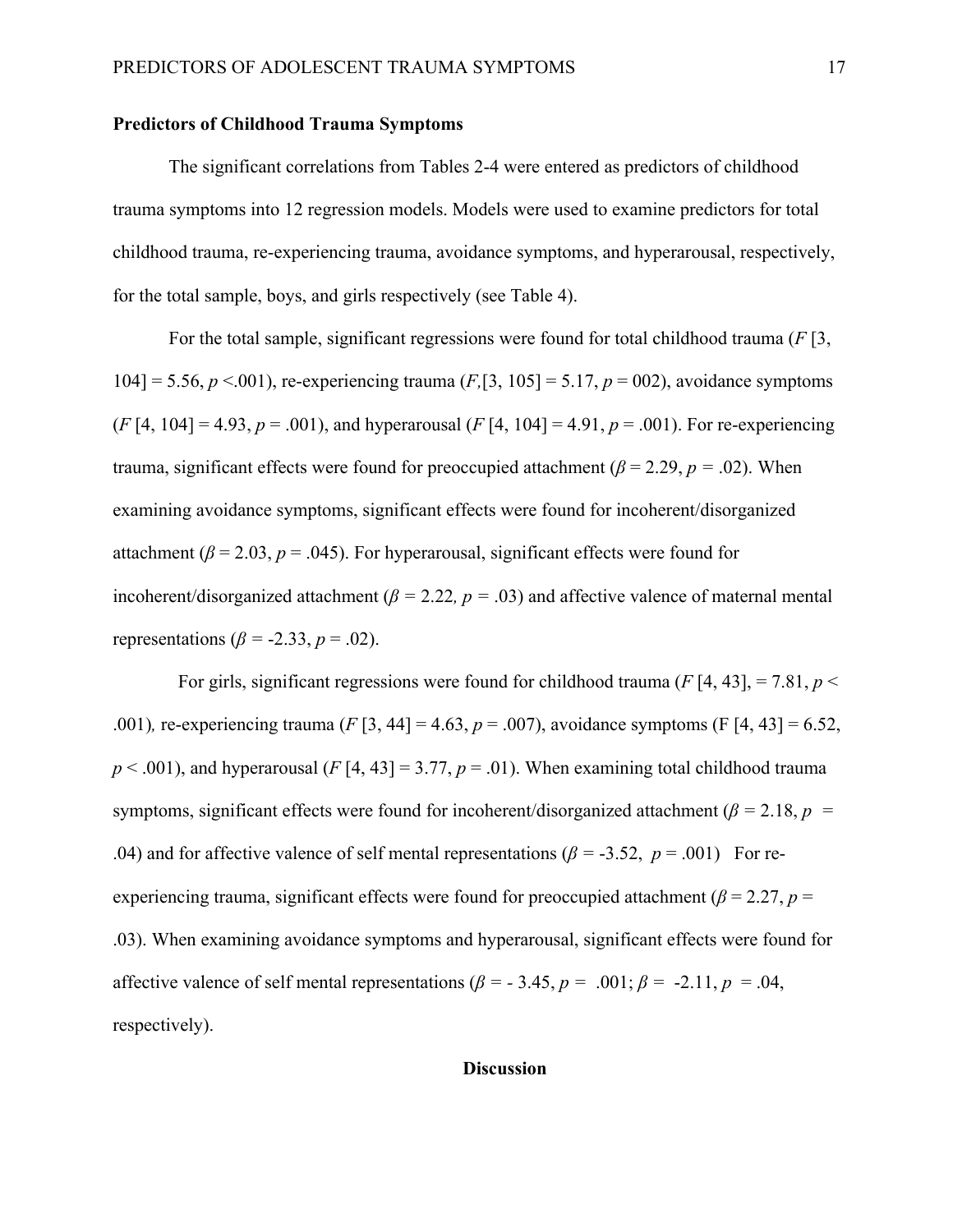The results indicated that there was partial support of the hypotheses. Differences existed between boys and girls regarding affective valence of mental representations, as girls exhibited more negative affective valence of paternal, maternal, and self mental representations than boys. This finding is supported by the literature, as adolescent girls tend to have lower self-esteem and more negative self mental representations than boys (McClure et al., 2010). Also, girls who have poorer parental relationships and mental representations also have lower self-esteem and more negative self mental representations (Colarossi & Eccles, 2000). No differences were reported between boys and girls for total trauma, re-experiencing, avoidance, and hyperarousal, contrary to our hypothesis.

These unexpected findings about trauma symptoms may be the result how much trauma symptoms impact day-to-day life. Although many differences exist between men and women regarding PTSD and trauma symptoms, similarities do exist between men and women such as when men and women report how much trauma symptoms disrupt everyday life (Chung  $\&$ Breslau, 2008). We did not examine the impact of trauma symptoms on everyday life in this study, but they may have been similar for this sample. Moreover, these gender differences might not manifest themselves until later adolescence or early adulthood. In addition, different aspects of personality such as the degree of neuroticism (as defined by Lawrence & Fauerbach, 2003) may affect the severity of trauma symptoms, regardless of gender.

The results also indicated that girls in this sample were more likely to have secure attachment than boys while also having more negative affective valence of parental and self mental representations. This difference in attachment is supported by the literature as a review by Gorrese and Ruggieri (2012) indicates that girls have a more secure attachment to their peers than boys do. Although they did not examine gender differences in parental attachment, the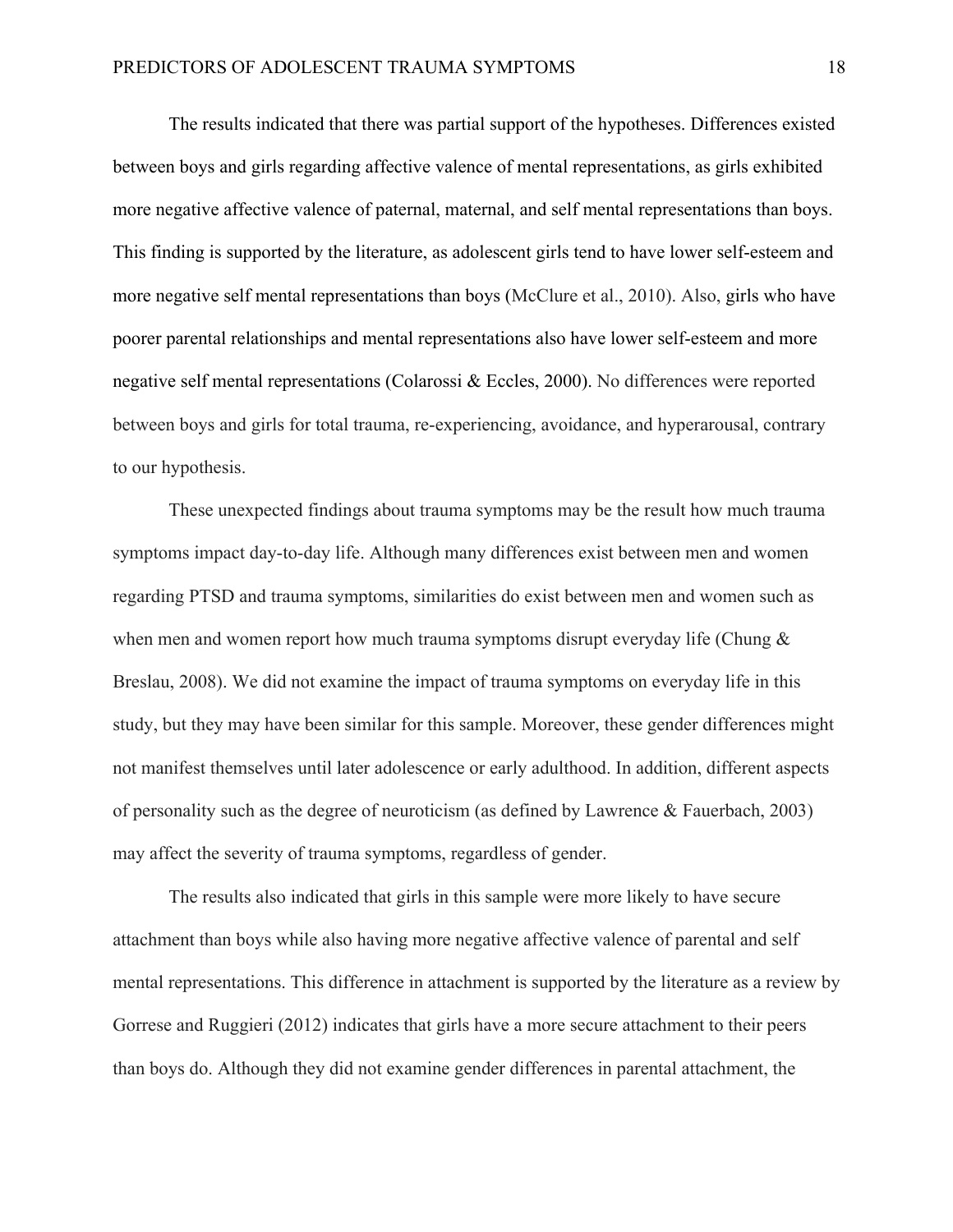review also indicated that there were significant correlations between peer attachment and parental attachment, indicating that those who reported more secure peer attachment were also likely to report more secure parental attachment.

Despite girls generally having more secure levels of attachment than boys during adolescence, Dahl (1995) argued that adolescence for females is a time when the relationship with the mother goes through dramatic changes within the psyche. During these changes, girls are more likely to relinquish the importance of the mother, causing conflict and lower affective valence of mental representations despite more secure levels of attachment. In addition, girls during adolescence have been shown to "disavow the self" and show more negative self representations during this development phase (Stern, 1991), which would explain the lower affective valence of maternal mental representations compared to boys.

When examining the multiple regression models for the overall sample, while the four models were predictive of total childhood trauma, re-experiencing symptoms, avoidance symptoms, and hyperarousal, predictors varied. Although no predictors were found for total childhood trauma, incoherent/disorganized attachment predicted hyperarousal and avoidance symptoms, while affective valence of maternal mental representations also predicted avoidance symptoms. Preoccupied attachment predicted re-experiencing trauma. Incoherent/disorganized attachment is characterized by simultaneous fear of the attachment figure and desire for security from that person (Duschinsky, 2018). Incoherent/disorganized attachment tends to predispose individuals to more serious and varying types of mental illness, including trauma symptoms such as hyperarousal and avoidance symptoms (Cassidy & Mohr, 2001). Given that mothers are usually the primary caregivers during childhood (Bornstein, 2013), the affective valence of maternal mental representations may be more influential in predicting trauma symptoms than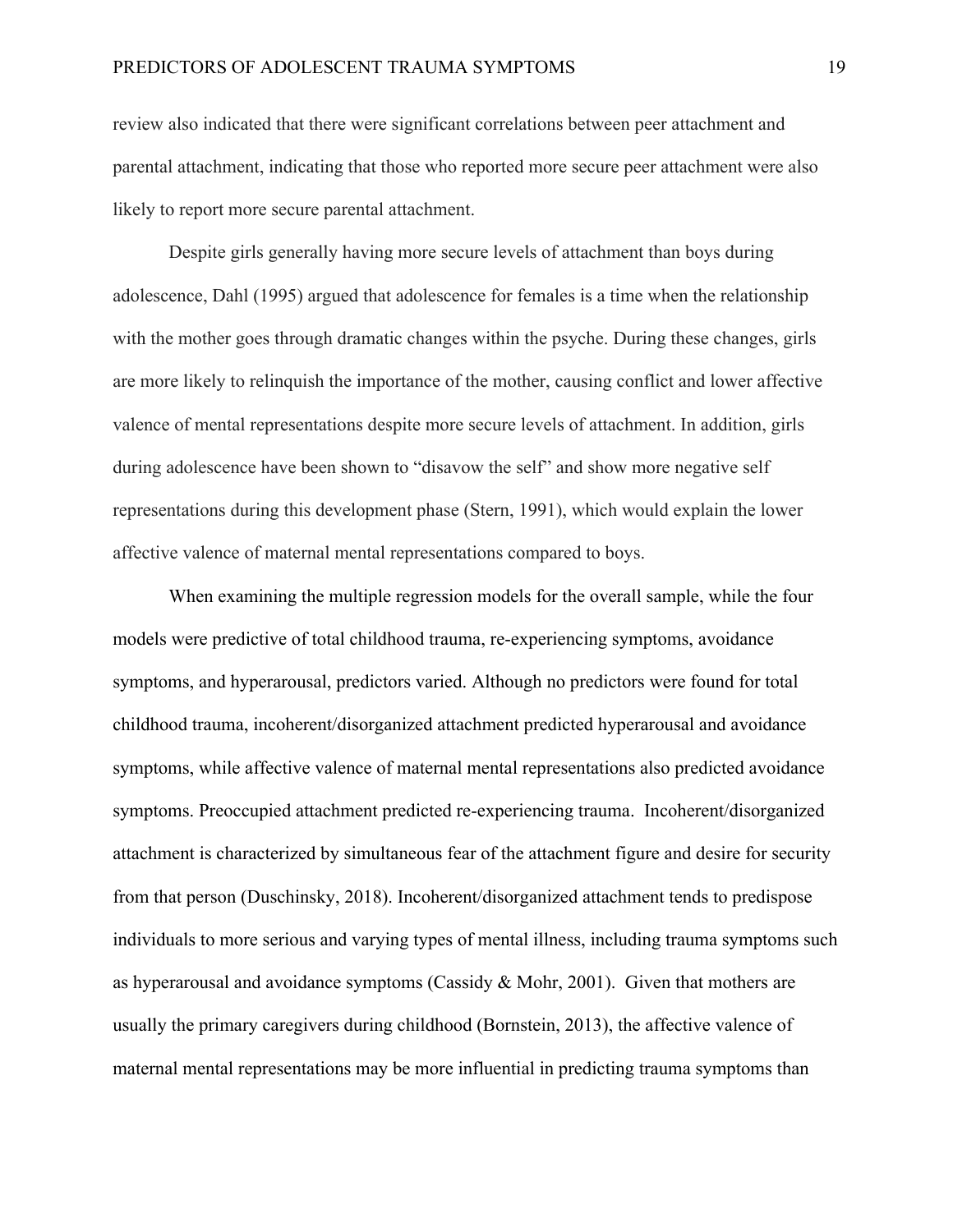other mental representations when regarding hyperarousal. Because those exhibiting incoherent/disorganized attachment patterns often react inconsistently and with fear as a result of their disorganized parenting, they have not been able to internalize adequate self-soothing. Trauma often triggers hyperarousal in individuals with this attachment pattern. Preoccupied attachment has been characterized as a hyperactivating attachment strategy, whereby preoccupied individuals may need to exaggerate their needs to have them met (Fraley et al., 2006). Re-experiencing trauma symptoms may draw people toward them so they are able to get their emotional needs met.

While no significant predictors were found in boys, the affective valence of self mental representations predicted childhood trauma symptoms in girls. The literature suggests that negative views of the self are positively correlated with many negative mental health outcomes such as stress, overeating, and depressive mood (Martyn‐Nemeth et al., 2009). These results suggest that similar mechanisms may exist for PTSD; early adolescent girls are more likely to internalize trauma than adolescent boys (Galovski et al., 2013; Levy, 2019). Given that girls have lower affective valence of self mental representations than boys (McClure et al., 2010), this difference might account for the higher levels of PTSD symptoms in girls at this age (Alisic et al., 2014).

In addition, incoherent/disorganized attachment predicted total childhood trauma symptoms in girls. Preoccupied attachment also predicted re-experiencing symptoms in girls. These patterns in females are similar to patterns found in women with depression. One study found that preoccupied and incoherent/disorganized attachment patterns both were correlated with depressive severity in females (Reis & Grenyer, 2004). Trauma and depression can be linked by rumination symptoms, specifically in female populations (Hall et al., 2019). Given the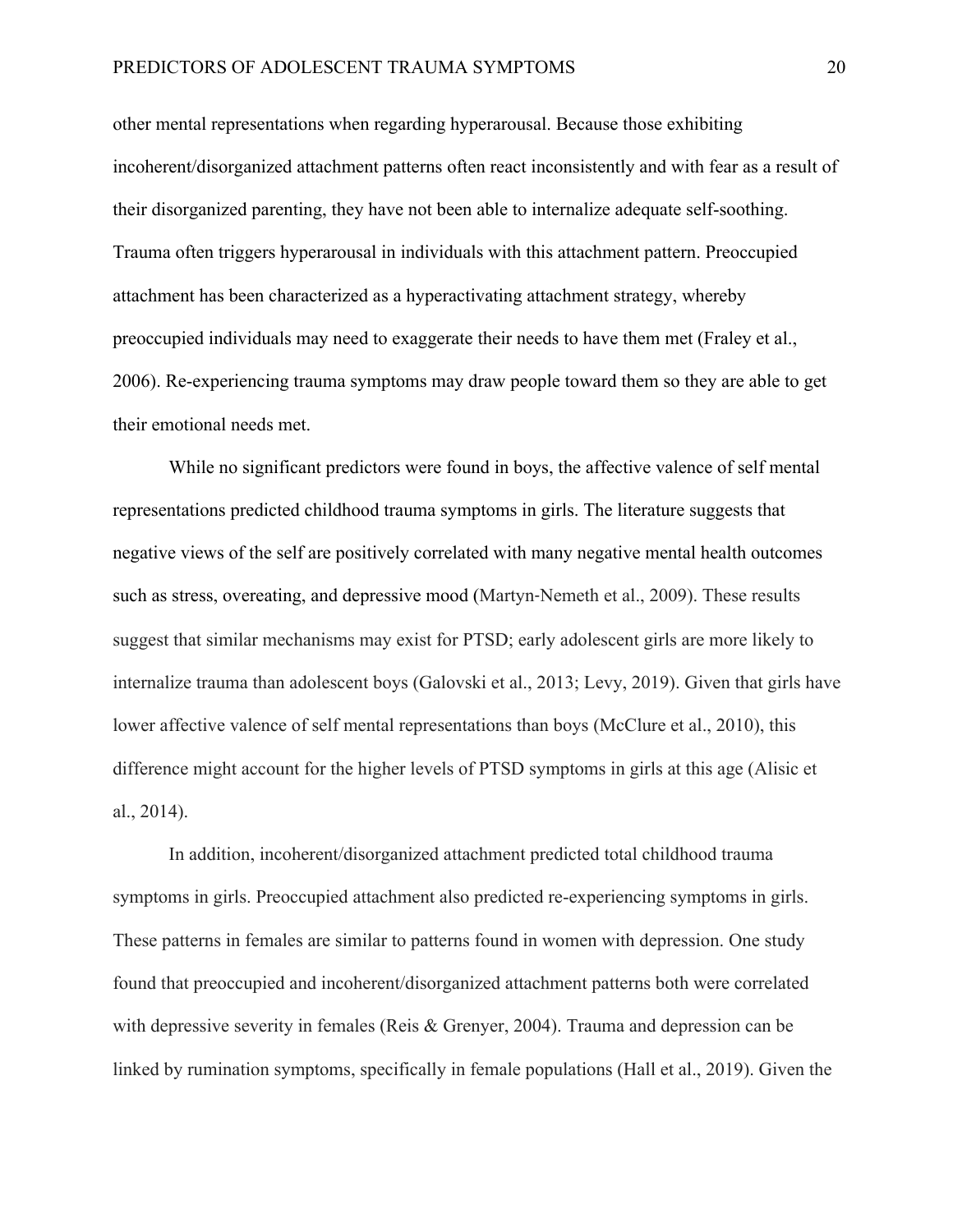similarities in mechanisms between depressive and trauma symptoms, it is also logical to conjecture that preoccupied and incoherent/disorganized attachment would be related to both depressive and trauma symptoms.

Rumination may also explain why these factors were predictive in girls and not in boys. Research has also indicated that females are more likely to ruminate about stressful situations than males (Mezulis et al., 2002). Because girls are more likely than boys to internalize trauma symptoms and blame themselves for traumatic events (Levy, 2019), they are also more likely to ruminate about trauma symptoms than boys, which may lead to higher levels of reported trauma symptoms.

Overall, these finding have implications for the treatment of childhood trauma and PTSD. Clinicians working with early adolescent patients who have experienced trauma symptoms may benefit from exploring attachment patterns with their patients. When working with early adolescent girls specifically, clinicians should also address self mental representations in addition to attachment patterns. By focusing treatment in areas that may predict trauma symptoms, such as attachment patterns and mental representations, clinicians may be able to adapt a treatment plan that encompasses additional factors that can optimize outcomes for the treatment of childhood traumatic symptoms.

Despite these significant findings, the study has limitations, including small sample size and the correlational nature of the relations studied. More research is needed to confirm that these findings are generalizable to other early adolescent populations. In addition, the correlational nature of this study does not suggest cause-and-effect relationships between trauma symptoms and mental representations of important relationships or attachment patterns. For example, it is unclear whether trauma symptoms cause more negative mental representations of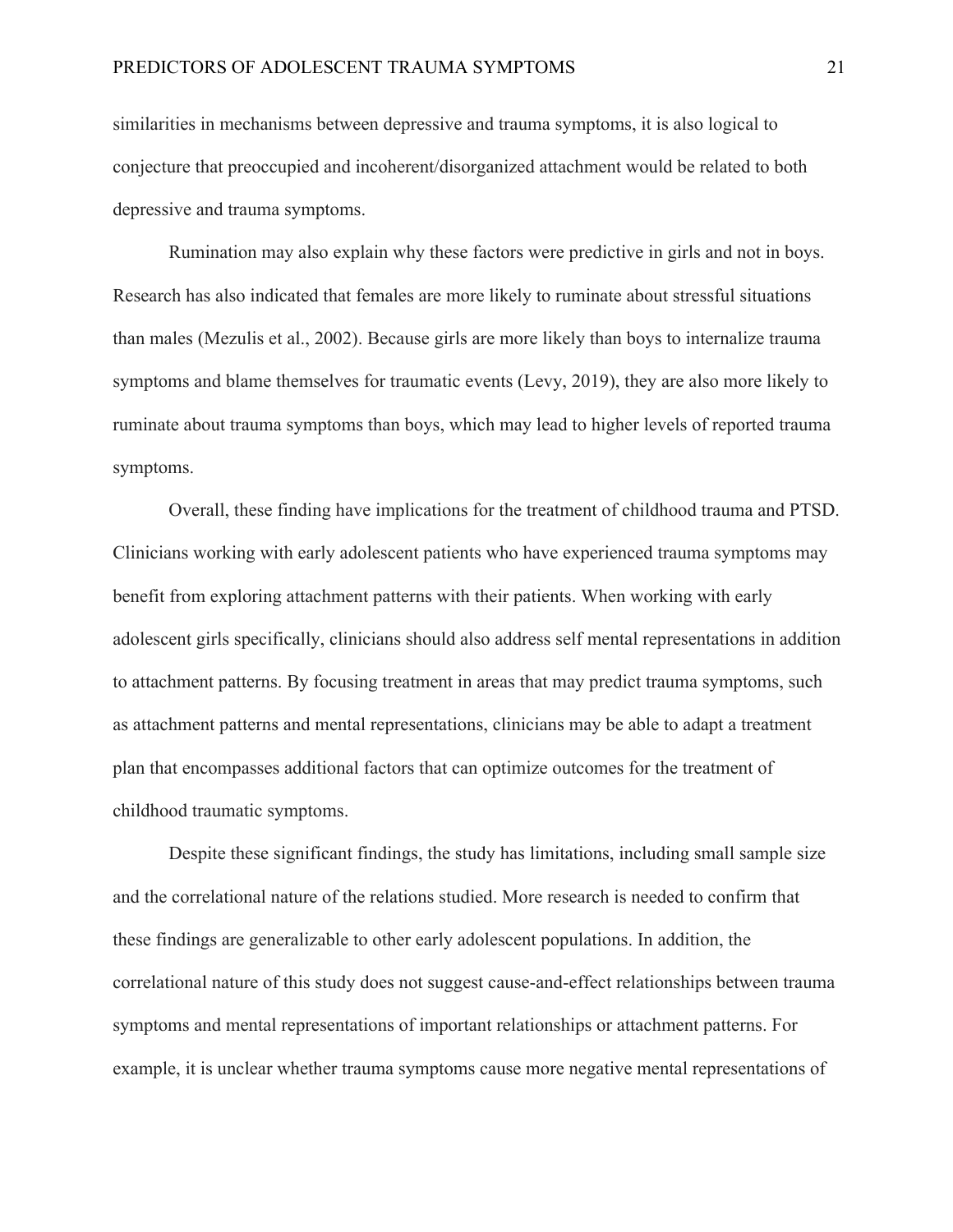these important relationships or vice versa, or whether other mediators or moderators are responsible for these significant findings. More research is needed to clarify the relationships between trauma symptoms and mental representations and attachment patters in early adolescents. In addition, this study sample is only one specific age during early adolescence, so the ability to generalize to other ages in early adolescence is limited.

Another limitation of this study was the lack of further descriptions beyond positive and negative affects of the mental representations. Although the adaptation of the PANAS-SF was psychometrically reliable in identifying positive and negative affective valence, the adaptation of an open-ended assessment (ORI) using a close-ended coding system (PANAS-SF) meant that some responses did not have an obvious descriptor from the PANAS-SF. For example, the response "my mom is a nurse" describes the mother as a nurse. "Nurse", however, does not have an obvious corresponding descriptor on the PANAS-SF. These types of responses were not coded for affective valence. Despite these weaknesses, we believe we were able to appropriately identify the affective valence of most responses using this methodology. Future research should examine the specificity of these responses and create more identifiable categories as to the ways in which these responses are positive and negative as well as further expand upon current findings. Coding responses for level of differentiation-relatedness (e.g., identifying compromise and confusion in the self; Blatt et al., 1992) and mentalization (e.g., reflective function; Fonagy et al., 1998) would be two potentially productive options.

In conclusion, incoherent/disorganized attachment, preoccupied attachment, and affective valence of maternal mental representations appear to predict childhood trauma symptoms. In addition, developmental pathways to trauma symptoms seem to differ between boys and girls, as incoherent/disorganized attachment, preoccupied attachment, and affective valence of self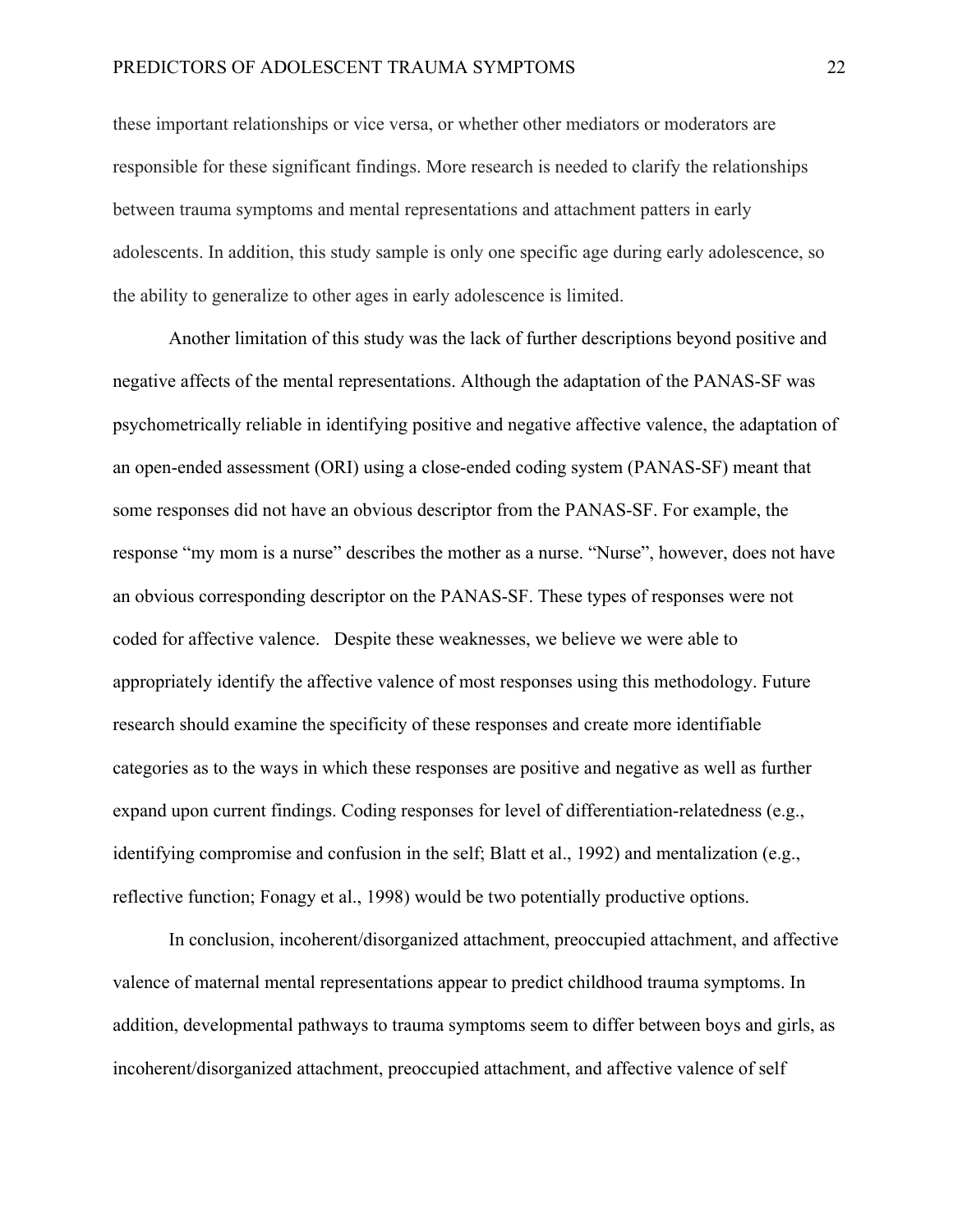mental representations predicted childhood trauma symptoms in girls, but not in boys. Better understanding of these relationships may lead to more effective treatment for future clients and more positive outcomes for those experiencing trauma symptoms.

Future research should determine how to enhance girls' self- esteem and confidence in their ability to defend and take care of themselves. Examination of these relationships in more depth could allow for modification of treatments to create different windows to target specific relationship and symptom patterns. Better understanding of these relationships may lead to more effective treatment for future clients and more positive outcomes for those experiencing trauma symptoms. Further research also needs to be conducted on predictors of childhood trauma symptoms in boys such as peer relationships and support systems. Our findings suggest a blueprint for the treatment of early adolescent girls' childhood trauma symptoms.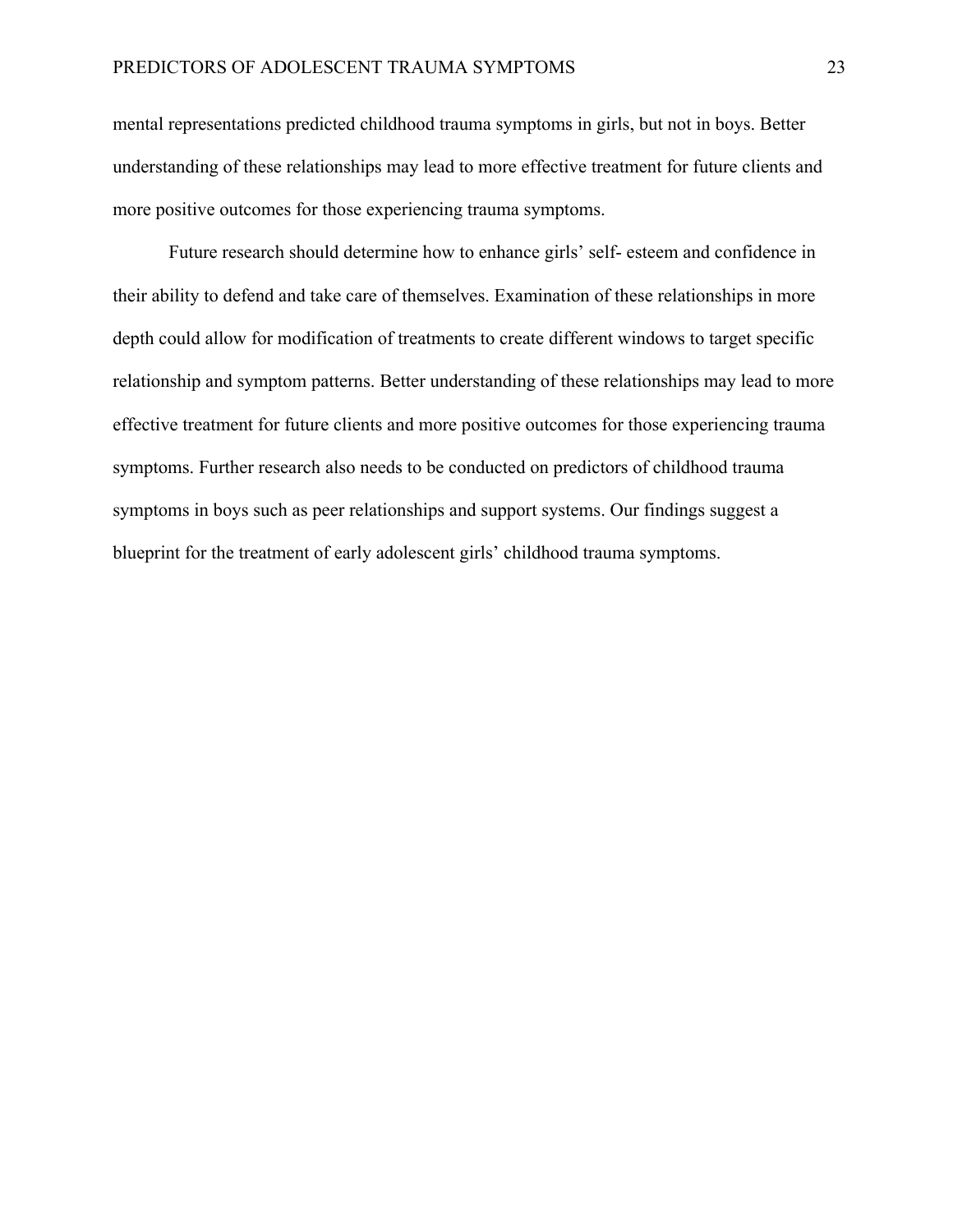#### **References**

- Alisic, E., Zalta, A. K., Van Wesel, F., Larsen, S. E., Hafstad, G. S., Hassanpour, K., & Smid, G. E. (2014). Rates of post-traumatic stress disorder in trauma-exposed children and adolescents: Meta-analysis. *British Journal of Psychiatry*, *204*(5), 335-340.
- American Psychiatric Association. (2013). *Diagnostic and statistical manual of mental disorders* (5th ed.). Washington, DC: Author.
- Blatt, S. J., & Auerbach, J. S. (2001). Mental representation, severe psychopathology, and the therapeutic process. *Journal of the American Psychoanalytic Association*, *49*(1), 113- 159.
- Blatt, S. J., Auerbach, J. S., & Levy, K. N. (1997). Mental representations in personality development, psychopathology, and the therapeutic process. *Review of General Psychology*, *1*(4), 351-374.
- Blatt, S. J., Chevron, E. S., Quinlan, D. M., Schaffer, C. E., & Wein, S. (1992). *The assessment of qualitative and structural dimensions of object representations* (Rev. ed.). Unpublished manuscript, Yale University, New Haven, CT.
- Blatt, S. J., Wein, S. J., Chevron, E. S., & Quinlan, D. M. (1979). Parental representations and depression in normal young adults. *Journal of Abnormal Psychology*, *88*(4), 388.
- Bornstein, M. H. (2013). Parenting and child mental health: a cross-cultural perspective. *World Psychiatry*, *12*(3), 258-265.
- Bowlby, J. (1973). Attachment and loss: Volume II: Separation, anxiety and anger. In *Attachment and Loss: Volume II: Separation, Anxiety and Anger* (pp. 1-429). London: The Hogarth press and the institute of psycho-analysis.

Breslau, N., Kessler, R. C., Chilcoat, H. D., Schultz, L. R., Davis, G. C., & Andreski, P.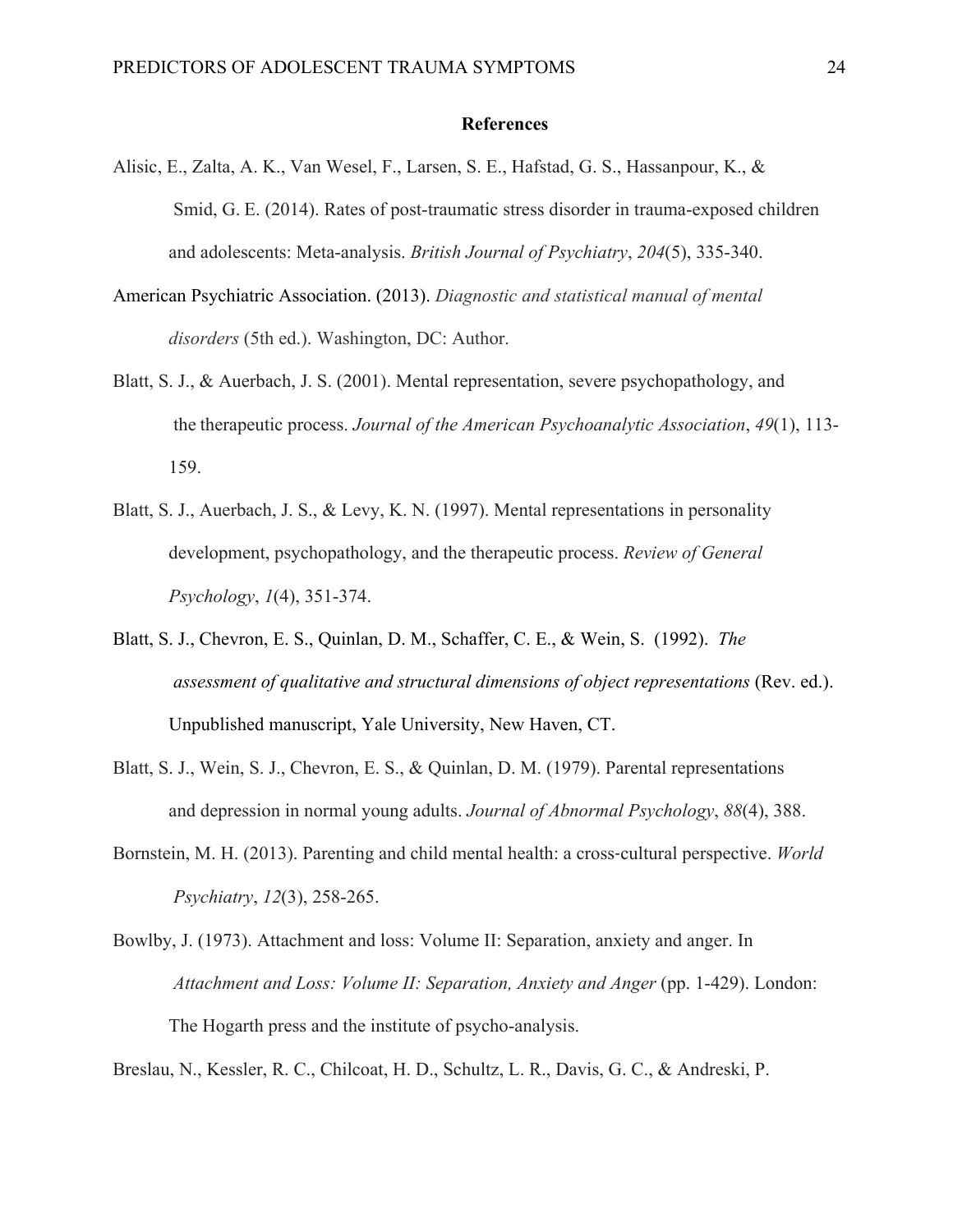(1998). Trauma and posttraumatic stress disorder in the community: The 1996 Detroit Area Survey of Trauma. *Archives of General Psychiatry*, *55*(7), 626-632.

- Briggs, E. C., Amaya-Jackson, L., Putnam, K. T., & Putnam, F. W. (2021). All adverse childhood experiences are not equal: The contribution of synergy to adverse childhood experience scores. *American Psychologist, 76*(2), 243–252.
- Cassidy, J., & Mohr, J. J. (2001). Unsolvable fear, trauma, and psychopathology: Theory, research, and clinical considerations related to disorganized attachment across the life span. *Clinical psychology: Science and Practice*, *8*(3), 275.
- Chung, H., & Breslau, N. (2008). The latent structure of post-traumatic stress disorder: Tests of invariance by gender and trauma type. *Psychological Medicine*, *38*(4), 563-573.
- Cisler, J. M., Steele, J. S., Smitherman, S., Lenow, J. K., & Kilts, C. D. (2013). Neural processing correlates of assaultive violence exposure and PTSD symptoms during implicit threat processing: A network-level analysis among adolescent girls. *Psychiatry Research: Neuroimaging*, *214*(3), 238-246.
- Colarossi, L. G., & Eccles, J. S. (2000). A prospective study of adolescents' peer support: Gender differences and the influence of parental relationships. *Journal of Youth and Adolescence*, *29*(6), 661-678.
- Cook, A., Spinazzola, J., Ford, J., Lanktree, C., Blaustein, M., Cloitre, M., DeRosa, R., Hubbard, R., Kagan, R., Liautaud, J., Mallah, K., Olafson, E., van der Kolk, B. (2017). Complex trauma in children and adolescents. *Psychiatric Annals*, *35*(5), 390-398.
- Cornelius, J. R., Kirisci, L., Reynolds, M., Clark, D. B., Hayes, J., & Tarter, R. (2010). PTSD contributes to teen and young adult cannabis use disorders. *Addictive Behaviors*, *35*(2), 91-94.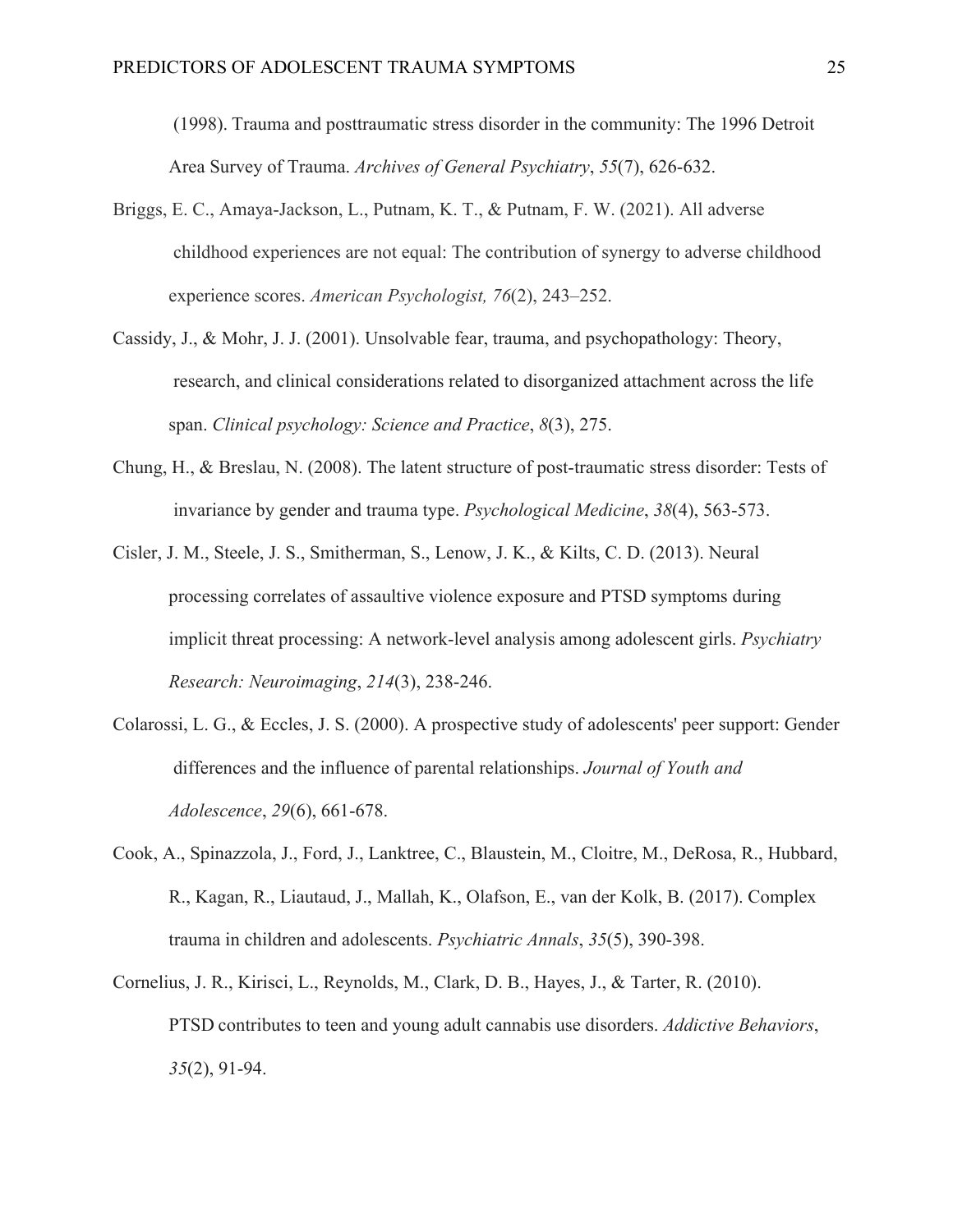- Dahl, E. K. (1995). Daughters and mothers: Aspects of the representational world during adolescence. *The Psychoanalytic Study of the Child*, *50*(1), 187-204.
- Dekel, S., Ein‐Dor, T., Gordon, K. M., Rosen, J. B., & Bonanno, G. A. (2013). Cortisol and PTSD symptoms among male and female high‐exposure 9/11 survivors. *Journal of Traumatic Stress*, *26*(5), 621-625.
- Dell'Osso, L., Carmassi, C., Massimetti, G., Daneluzzo, E., Di Tommaso, S., & Rossi, A. (2011). Full and partial PTSD among young adult survivors 10 months after the L'Aquila 2009 earthquake: Gender differences. *Journal of Affective Disorders*, *131*(1-3), 79-83.
- Diamond, L. M. (2020). Gender fluidity and nonbinary gender identities among children and adolescents. *Child Development Perspectives*, *14*(2), 110-115.
- Duschinsky, R. (2018). Disorganization, fear and attachment: Working towards clarification. *Infant Mental Health Journal*, *39*(1), 17-29.
- Finkelhor, D., Shattuck, A., Turner, H., & Hamby, S. (2013). Improving the Adverse Childhood Experiences Study Scale. *Journal of the American Medical Association Pediatrics*, *167*(1), 70-75.
- Foa, E. B., Asnaani, A., Zang, Y., Capaldi, S., & Yeh, R. (2018). Psychometrics of the Child PTSD Symptom Scale for DSM-5 for trauma-exposed children and adolescents. *Journal of Clinical Child & Adolescent Psychology*, *47*(1), 38-46. dio:

10.1080/15374416.2017.1350962

Foa, E. B., Johnson, K. M., Feeny, N. C., & Treadwell, K. R. (2001). The Child PTSD Symptom Scale: A preliminary examination of its psychometric properties. *Journal of Clinical Child Psychology*, *30*(3), 376-384.

Fonagy, P., Target, M., Steele, H., & Steele, M. (1998). *Reflective–functioning manual,*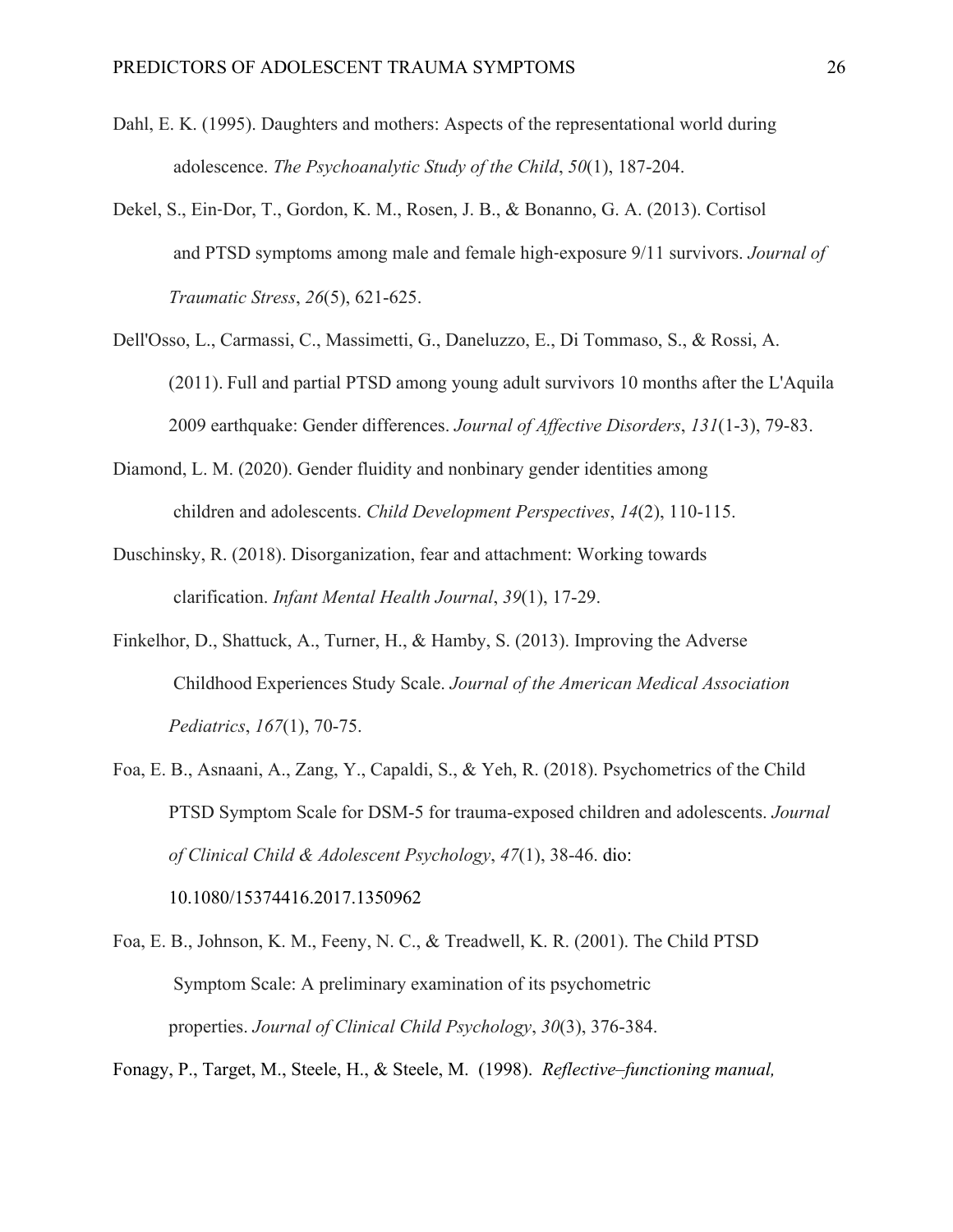*version 5: For application to Adult Attachment Interviews,* University College, London.

- Fraley, R., Niedenthal, P. M., Marks, M., Brumbaugh, C., & Vicary, A. (2006). Adult attachment and the perception of emotional expressions: Probing the hyperactivating strategies underlying anxious attachment. *Journal of Personality*, *74*(4), 1163-1190.
- Galovski, T. E., Blain, L. M., Chappuis, C., & Fletcher, T. (2013). Sex differences in recovery from PTSD in male and female interpersonal assault survivors. *Behaviour Research and Therapy*, *51*(6), 247-255.
- Gander, M., Buchheim, A., Bock, A., Steppan, M., Sevecke, K., & Goth, K. (2020). Unresolved attachment mediates the relationship between childhood trauma and impaired personality functioning in adolescence. *Journal of Personality Disorders*, *34*, 84-103.
- Garza, K., & Jovanovic, T. (2017). Impact of gender on child and adolescent PTSD. *Current Psychiatry Reports*, *19*(11), 1-6.
- Gorrese, A., & Ruggieri, R. (2012). Peer attachment: A meta-analytic review of gender and age differences and associations with parent attachment. *Journal of Youth and Adolescence*, *41*(5), 650-672.
- Hall, B. J., Elhai, J. D., Grubaugh, A., Tuerk, P., & Magruder, K. (2012). Examining the factor structure of PTSD between male and female veterans in primary care. *Journal of Anxiety Disorders*, *26*(3), 409-415.
- Hall, K. A., Davison, E. H., Galovski, T. E., Vasterling, J. J., & Pineles, S. L. (2019). Associations between trauma related rumination and symptoms of posttraumatic stress and depression in treatment seeking female veterans. *Journal of Traumatic Stress*, *32*(2), 260-268.

Hamblen, J, & Barnett, E. (2014) "PTSD in children and adolescents." *National Center*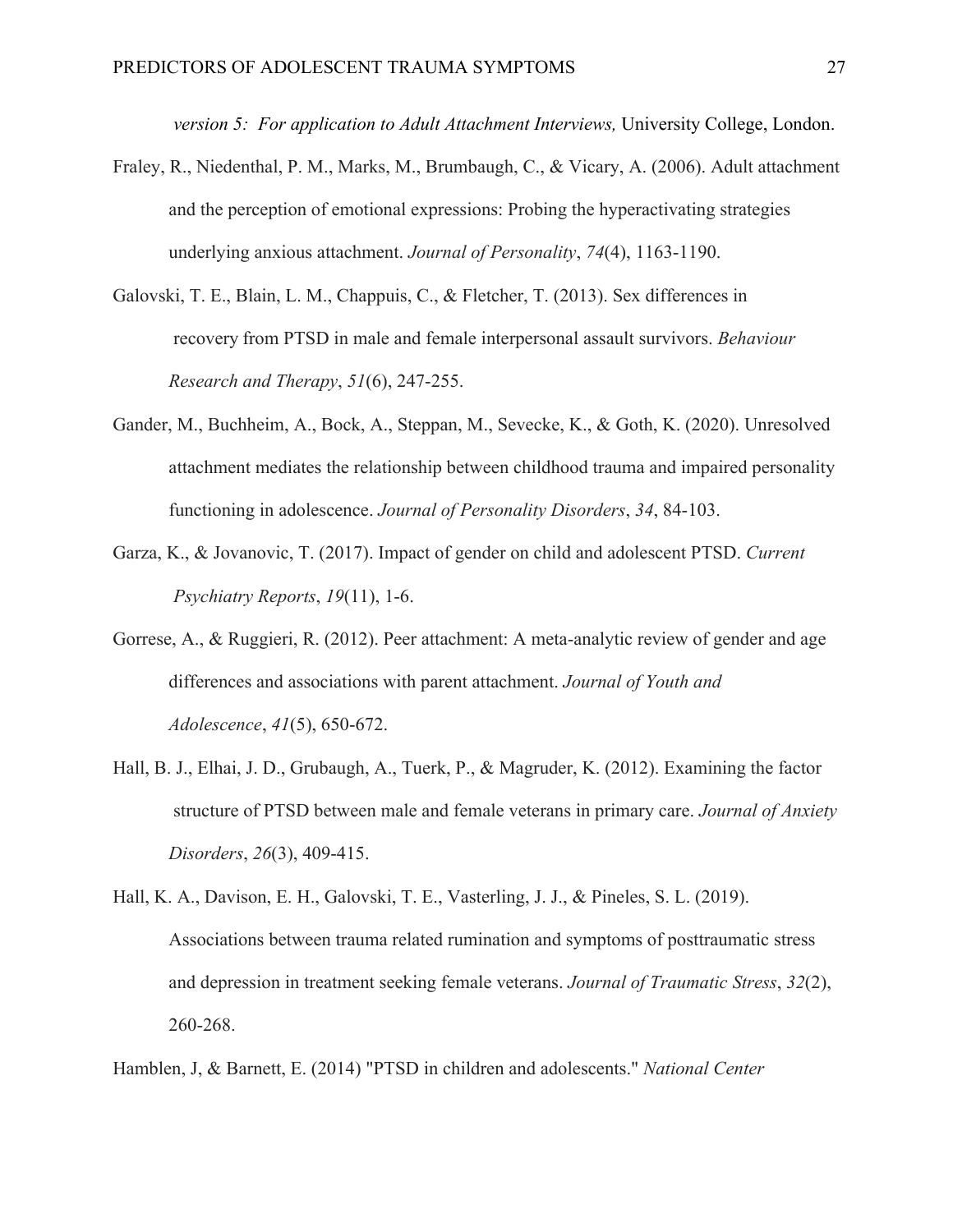*for PTSD.* Retrieved from *www.ncptsd.org*.

- Hays-Grudo, J., Morris, A. S., Beasley, L., Ciciolla, L., Shreffler, K., & Croff, J. (2021). Integrating and synthesizing adversity and resilience knowledge and action: The ICARE model. *American Psychologist, 76*(2), 203–215.
- Huprich, S. K., Auerbach, J. S., Porcerelli, J. H., & Bupp, L. L. (2016). Sidney Blatt's Object Relations Inventory: Contributions and future directions. *Journal of Personality Assessment*, *98*(1), 30-43.
- Joubert, D., Webster, L., & Hackett, R. K. (2012). Unresolved attachment status and traumarelated symptomatology in maltreated adolescents: An examination of cognitive mediators. *Child Psychiatry and Human Development*, *43*(3), 471-483.
- Lawrence, J. W., & Fauerbach, J. A. (2003). Personality, coping, chronic stress, social support and PTSD symptoms among adult burn survivors: a path analysis. *Journal of Burn Care & Rehabilitation*, *24*(1), 63-72.
- Levy, R. (2019). *Storytelling/Story-Acting for Adolescents (STSA-A) and its effects on young adolescents' psychosocial distress, mentalization, and self-regulated learning.* Unpublished doctoral dissertation, Clinical Psychology Doctoral Program, Long Island University, Brookville, NY.
- Levy, K. N., Blatt, S. J., & Shaver, P. R. (1998). Attachment styles and parental representations. *Journal of Personality and Social Psychology*, *74*(2), 407.
- Linares, I. M., Corchs, F. D. A. F., Chagas, M. H. N., Zuardi, A. W., Martin-Santos, R., & Crippa, J. A. S. (2017). Early interventions for the prevention of PTSD in adults: a systematic literature review. *Archives of Clinical Psychiatry (São Paulo)*, *44*(1), 23-29.

Martyn‐Nemeth, P., Penckofer, S., Gulanick, M., Velsor‐Friedrich, B., & Bryant, F. B.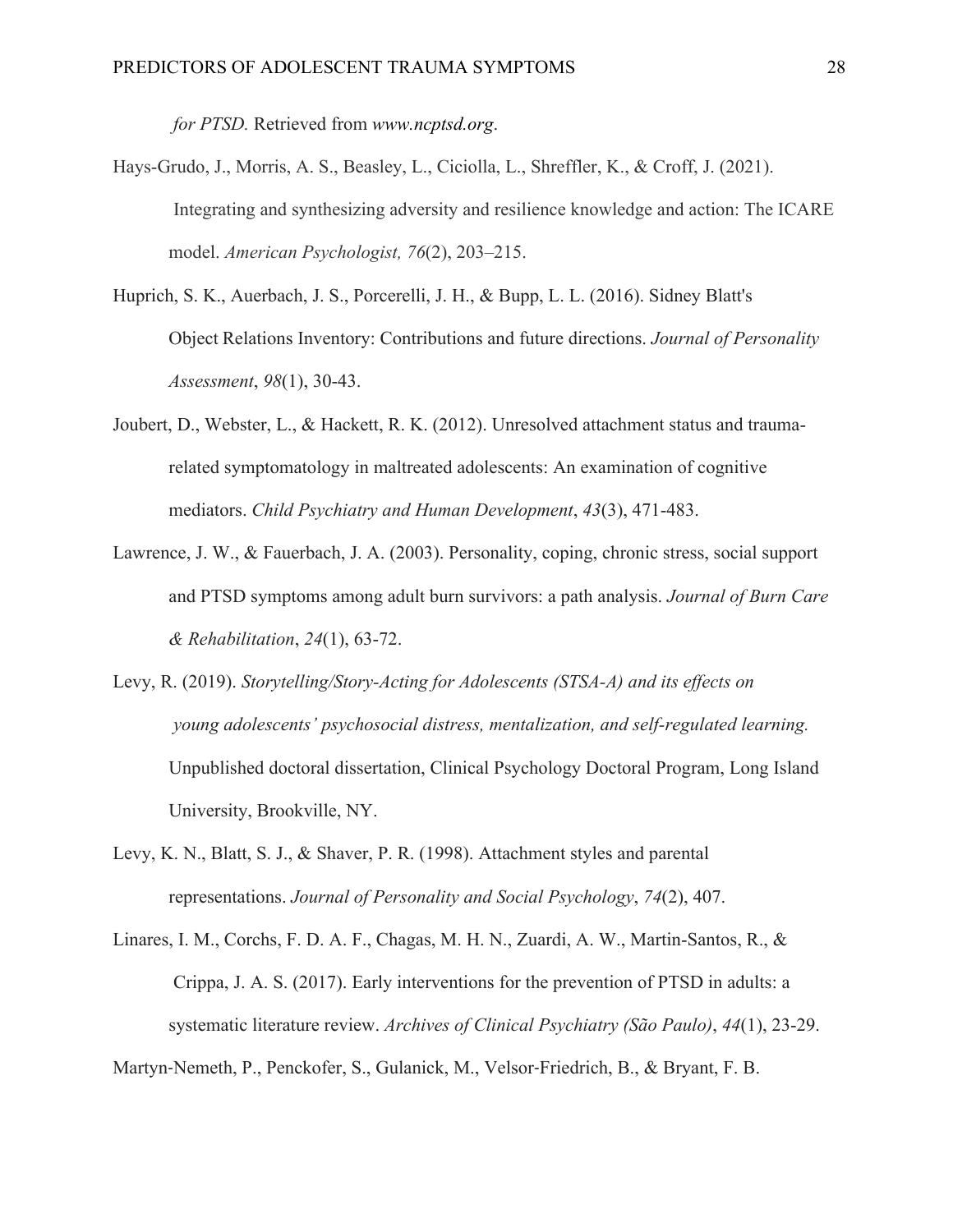(2009). The relationships among self‐esteem, stress, coping, eating behavior, and depressive mood in adolescents. *Research in Nursing and Health*, *32*(1), 96-109.

- Mayseless, O. (1996). Attachment patterns and their outcomes. *Human Development*, *39*(4), 206- 223.
- Mezulis, A. H., Abramson, L. Y., & Hyde, J. S. (2002). Domain specificity of gender differences in rumination. *Journal of Cognitive Psychotherapy*, *16*(4), 421-434.
- Mikulincer, M. (1995). Attachment style and the mental representation of the self. *Journal of Personality and Social Psychology*, *69*(6), 1203.
- Mitchell, S. A., & Black, M. J. (2016). *Freud and beyond* (2nd ed.). Basic Books.
- McClure, A. C., Tanski, S. E., Kingsbury, J., Gerrard, M., & Sargent, J. D. (2010). Characteristics associated with low self-esteem among US adolescents. *Academic pediatrics*, *10*(4), 238-244.
- McGowan, S. (2002). Mental representations in stressful situations: The calming and distressing effects of significant others. *Journal of Experimental Social Psychology*, *38*(2), 152-161.
- Nilsson, D., Holmqvist, R., & Jonson, M. (2011). Self-reported attachment style, trauma exposure and dissociative symptoms among adolescents. *Attachment & Human Development*, *13*(6), 579-595.
- O'Connor, M., & Elklit, A. (2008). Attachment styles, traumatic events, and PTSD: A crosssectional investigation of adult attachment and trauma. *Attachment & Human Development*, *10*(1), 59-71.
- Olaf, M. (2017). Sex and gender differences in post-traumatic stress disorder: An update. *European Journal of Psychotraumatology*, *8*(sup4).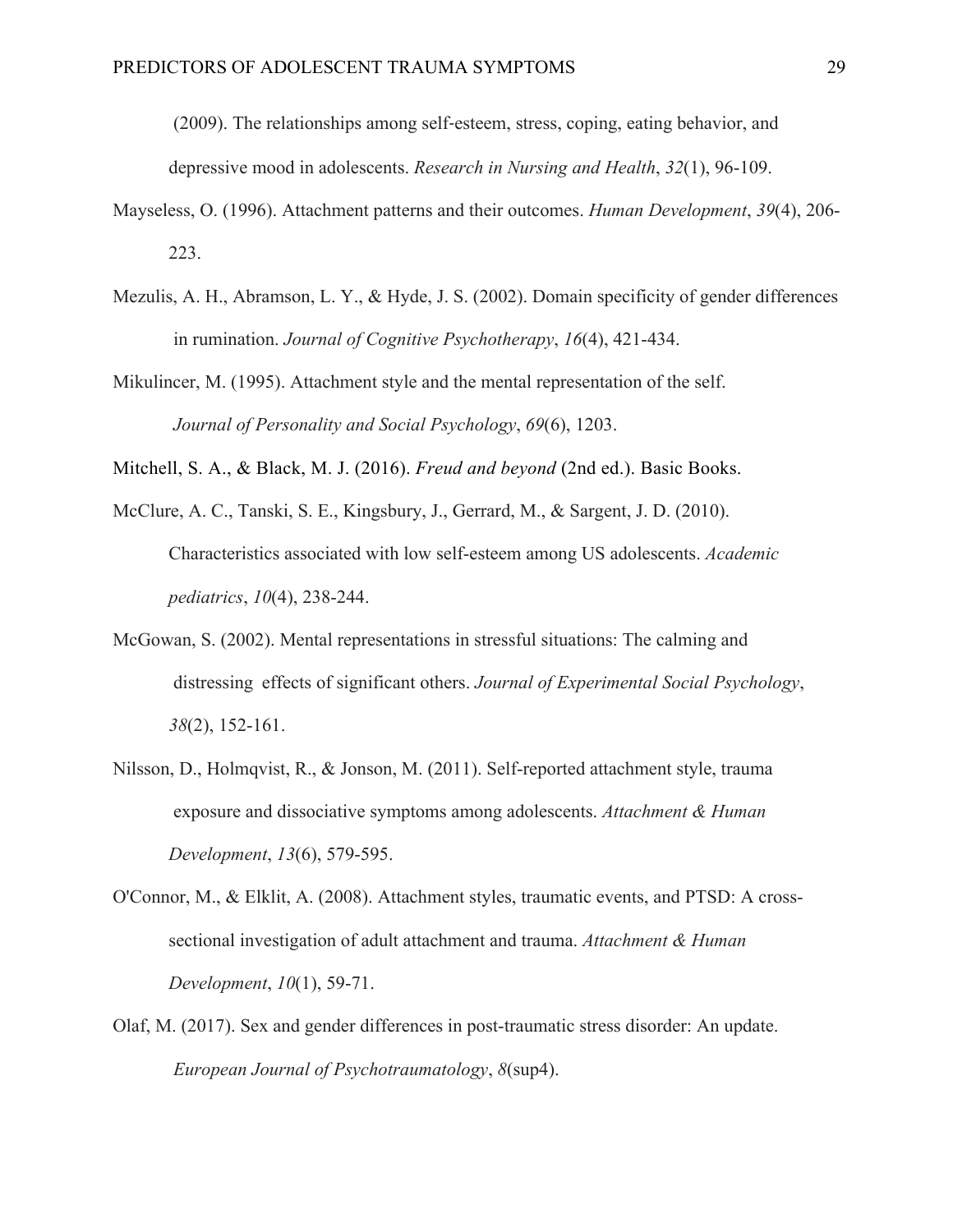- Ortigo, K. M., Westen, D., DeFife, J. A., & Bradley, B. (2013). Attachment, social cognition, and posttraumatic stress symptoms in a traumatized, urban population: Evidence for the mediating role of object relations. *Journal of Traumatic Stress*, *26*(3), 361-368.
- Ranson, K. E., & Urichuk, L. J. (2008). The effect of parent–child attachment relationships on child biopsychosocial outcomes: a review. *Early Child Development and Care*, *178*(2), 129-152.
- Read, J., Goodman, L., Morrison, A., Ross, C. A. & Aderhold, V. (2004). Childhood trauma, loss and stress, in Read, J., Mosher, L. & Bentall, R. (Eds.) *Models of Madness*. New York: Routledge, pp. 223-252.
- Renaud, E. F. (2008). The attachment characteristics of combat veterans with PTSD. *Traumatology*, *14*(3), 1-12.
- Reis, S., & Grenyer, B. F. (2004). Fear of intimacy in women: Relationship between attachment styles and depressive symptoms. *Psychopathology*, *37*(6), 299-303.
- Rogol, A. D., Roemmich, J. N., & Clark, P. A. (2002). Growth at puberty. *Journal of Adolescent Health*, *31*(6), 192-200.
- Selcuk, E., Zayas, V., Günaydin, G., Hazan, C., & Kross, E. (2012). Mental representations of attachment figures facilitate recovery following upsetting autobiographical memory recall. *Journal of Personality and Social Psychology*, *103*(2), 362-379.
- Shafran, N., Shahar, G., Berant, E., & Gilboa-Schechtman, E. (2016). Representations of self and parents, and relationship themes, in adolescents with post traumatic stress disorder (PTSD). *Journal of Abnormal Child Psychology*, *44*(5), 887-899.

Simmons, C. A., & Granvold, D. K. (2005). A cognitive model to explain gender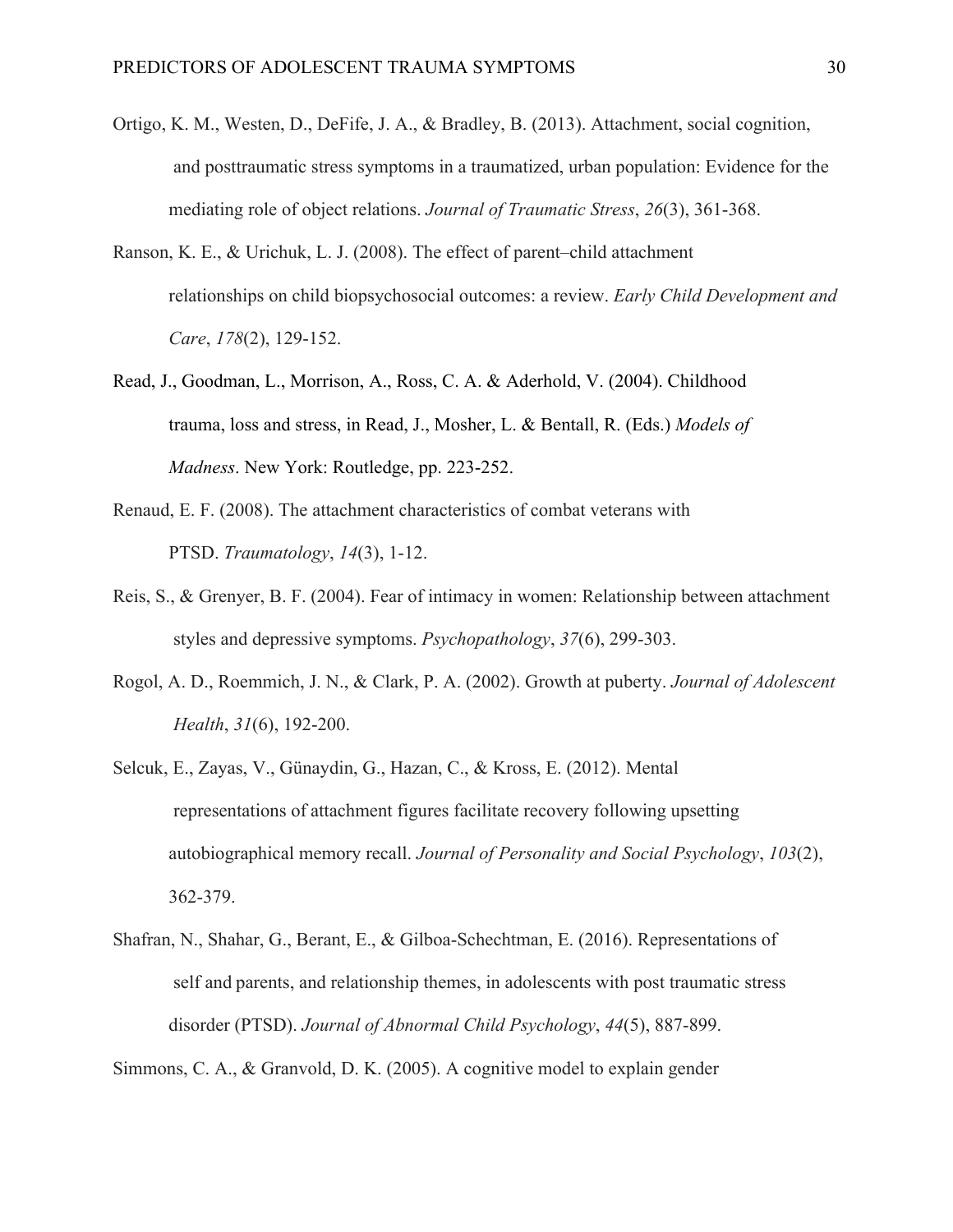differences in rate of PTSD diagnosis. *Brief Treatment and Crisis Intervention*, *5*(3), 290-299.

- Skeffington, P. M., Rees, C. S., Mazzucchelli, T. G., & Kane, R. T. (2016). The primary prevention of PTSD in firefighters: preliminary results of an RCT with 12-month followup. *Public Library of Science One*, *11*(7), e0155873. https://doi.org/10.1371/journal.pone.0155873
- Stern, L. (1991). Disavowing the self in female adolescence. *Women and Therapy*, *11*(3-4), 105- 117.
- Thompson, R. A. (2008). Attachment-related mental representations: Introduction to the special issue. *Attachment & Human Development*, *10*(4), 347-358.
- Petersen, T., & Elklit, A. (2013). Attachment styles and PTSD in adolescents in three Nordic countries. *Open Journal of Epidemiology. 3(2).* DOI:10.4236/ojepi.2013.32010
- Varese, F., Feikje, S., Drukker, M., Ritsaert, L., Tineke, L., Viechtbauer, W., Read, J., Van Os, J. & Bentall, R.P. (2012). Childhood adversities increase the risk of psychosis: A meta-analysis of patient-control, prospective- and cross- sectional cohort studies. *Schizophrenia Bulletin, 38* (4), 661–671.
- Watson, D., Clark, L. A., & Tellegen, A. (1988). Development and validation of brief measures of positive and negative affect: the PANAS scales. *Journal of Personality and Social Psychology*, *54*(6), 1063-1070.
- Waters E, Merrick S, Treboux D, Crowell J, Albersheim L. Attachment security in infancy and early adulthood: A twenty-year longitudinal study. *Child Development.* 2000;71:684–689.

Weems, C. F., Russell, J. D., Herringa, R. J., & Carrion, V. G. (2021). Translating the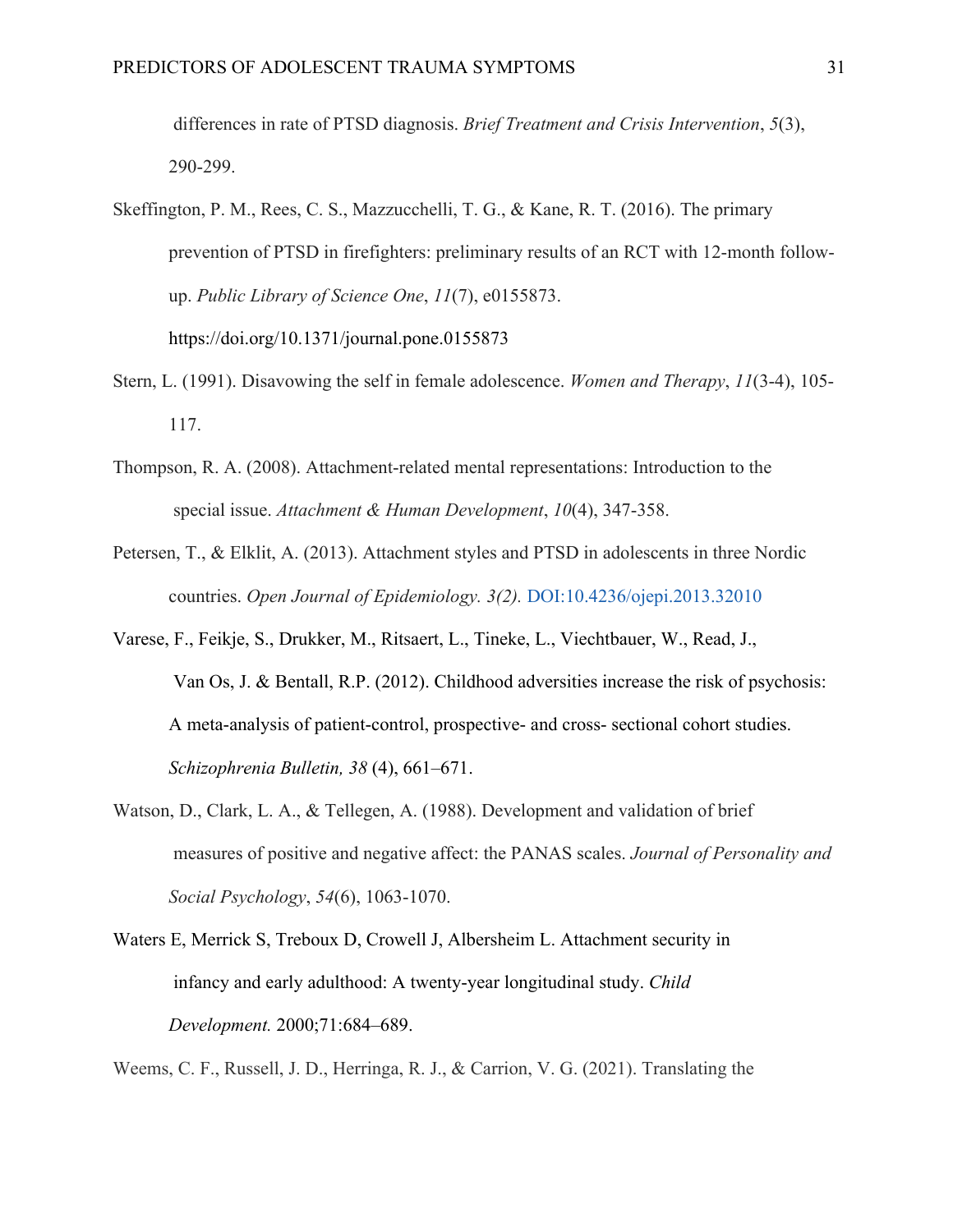neuroscience of adverse childhood experiences to inform policy and foster populationlevel resilience. *American Psychologist, 76*(2), 188–202.

- West, M., Rose, M. S., Spreng, S., Sheldon-Keller, A., & Adam, K. (1998). Adolescent Attachment Questionnaire: A brief assessment of attachment in adolescence. *Journal of Youth and Adolescence*, *27*(5), 661-673.
- Westen, D., Nakash, O., Thomas, C., & Bradley, R. (2006). Clinical assessment of attachment patterns and personality disorder in adolescents and adults. *Journal of Consulting and Clinical Psychology*, *74*(6), 1065 -1085.
- Woodhouse, S., Ayers, S., & Field, A. P. (2015). The relationship between adult attachment style and post-traumatic stress symptoms: A meta-analysis. *Journal of Anxiety Disorders*, *35*, 103-117.
- Zeitlin, H. (1999). Psychiatric comorbidity with substance misuse in children and teenagers. *Drug and Alcohol Dependence*, *55*(3), 225-234.